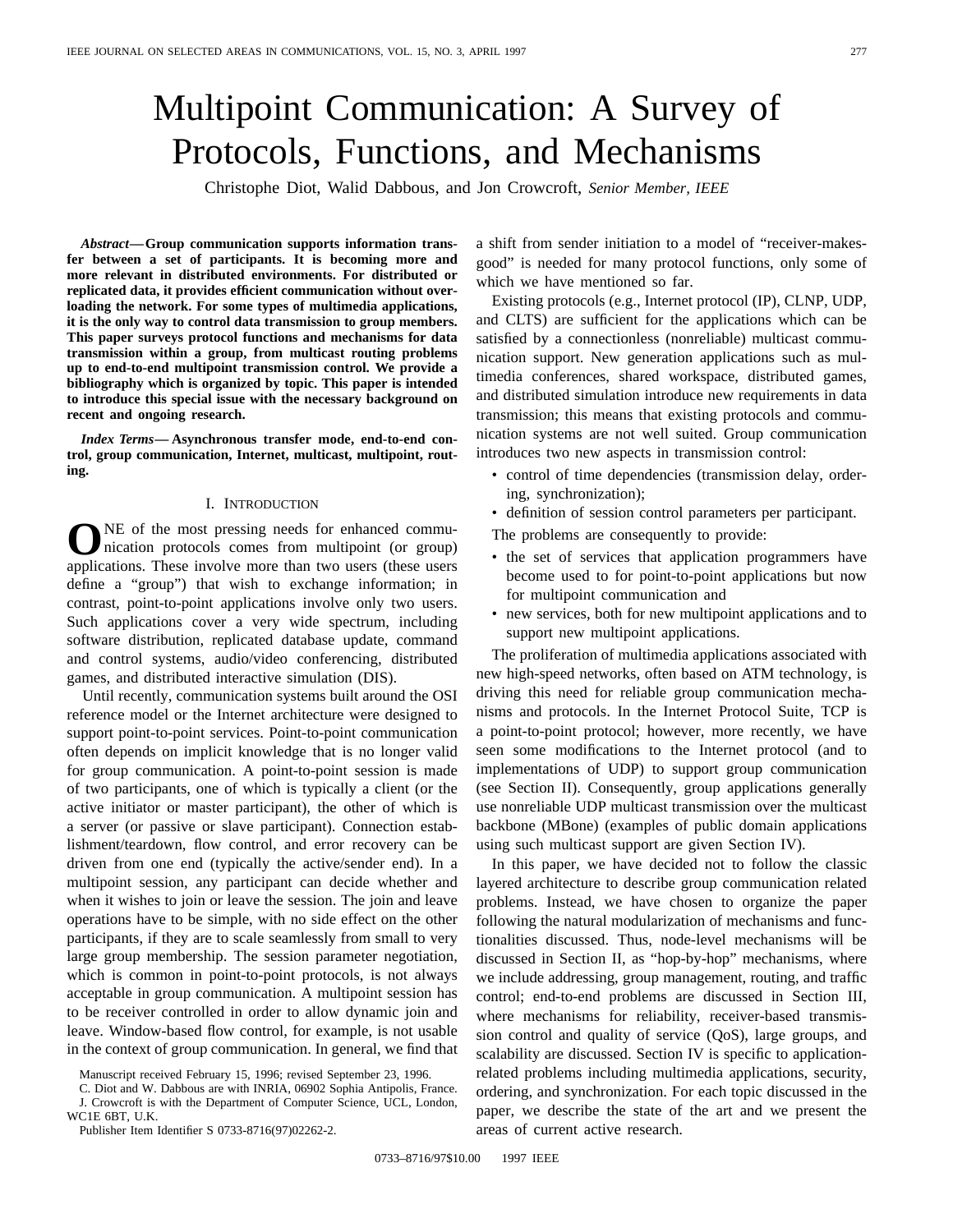A bibliography is provided with each section. Each bibliography is organized in two parts: referenced papers and other readings, which is a selection of the most interesting papers among those we have reviewed.<sup>1</sup> Our objective is not to provide an exhaustive list of references (which is available through our web page: http://www.inria.fr/rodeo/group.communication/), but rather to provide the reader with a filtered bibliography of the most relevant work in this very prolific area of research.

We have also tried to avoid the classic section on terminology. Instead, we use simple vocabulary that is more intuitive. For example, "multicast" will be used to characterize the routing tree, whereas "multipoint communication" will be used to describe any type of communication within a group (it is equivalent to "group communication").<sup>2</sup> Any ambiguities will be clarified on-the-fly.

# II. HOP-BY-HOP

In this section, we discuss all the aspects of group communication that are processed at the node level. This covers routing-related tasks including group addressing, group management, and traffic control. First of all, the style of group communication required must be defined.

# *A. Group Addressing and Membership Management*

A group is a set of entities. We have identified two group levels: the *social group* and the *network group.* Multipoint sessions are organized for social groups. The network group is an abstraction that has been defined to coordinate participation in the social group. All notions of group address, group identifier, group properties, and group management are mechanisms to control participation in a social group.<sup>3</sup> Such group addresses are, of course, logical: unlike addresses used for unicast delivery which contain locality, and possibly end system identifier information, multicast addresses effectively act as an index to another table somewhere (potentially distributed or partitioned throughout routers, or even implicit in other routing information).

Group management procedures are used to advertise groups to potential members, to broadcast routing information to all multicast capable nodes, and to control various properties of the group.

*1) Internet Group Addressing and Management:* The most widely used group addressing and management today is the Internet one. The Class D portion of the IP address space is reserved for multicast groups delivery. The semantics of this addressing scheme [3] are such that senders to a group do not need to be in the group or to know the group members. There is no hierarchy in the Internet group structure. An Internet group address is chosen by some group initiator. On a LAN, it is directly mapped to a group medium access control (MAC) address [4] to avoid costly table lookup. The group management protocol associated to the Internet is called IGMP (Internet group management protocol) [2]. It is used to report host group memberships to neighboring multicast routers.

Internet multicast also makes heavy use of the capability to scope the lifetime of a packet by setting a time-to-live (TTL) field which limits how far (how many hops) a packet can traverse on the way to a destination. When the destination is a group, this scoping mechanism allows the application to determine how near or far the set of actual receivers are to a sender.

IGMP has gone through various stages of evolution. Initially, the protocol entailed host members simply joining groups by advertising their membership on the local subnetwork (to the nearest router and other members) and leaving is achieved by timing out entries for hosts that did not persist sending such messages. In fact, the router needs only to know if there is *any* group member in the subnetwork in order to forward the datagrams sent to the group. More recent versions of IGMP were designed to provide some enhancements. IGMP v2 adds a "low-latency leave" to IGMP. This allows a more prompt pruning of a group after all members in the subnetwork leave. IGMP v3 adds selective source reception in order to avoid forwarding traffic from all sources to members of a group. The information on desired sources is used by the multicast routing protocol in order to reduce the amount of bandwidth for a multicast tree by source pruning.<sup>4</sup>

*2) Virtual Circuit Switched Network Group Management:* Circuit networks may also support group addressing. Typically, a group of end points is named at circuit setup time. It may only be possible to do this once and for all; alternatively, it may be possible to signal the addition of new receivers or senders to a multipoint circuit. Most virtual circuit networks allow a master (perhaps a single source) to add recipients, one at a time [1]. More recently, "leaf initiated join" has been proposed, where receivers, through some directory, discover the existence of a multipoint circuit, and the "conversation identifier" of the circuit, and signal their wish to be added to the circuit. Currently, no virtual circuit networks support signaling for multipoint.

A key problem with virtual circuit network signaling for multicast support is that of state. For a sender to add receivers one at a time takes  $O(n)$  signaling steps and may require the mapping from the group to all the receivers' addresses

<sup>&</sup>lt;sup>1</sup>We have omitted almost all the references to Internet and ATM forum drafts because they are transient documents. Important documents that have not yet been published will be referenced.

<sup>2</sup> In circuit-based networks, we refer to point-to-point calls, point-tomultipoint calls, multipoint-to-point calls, and multipoint-to-multipoint calls. In datagram networks, there is no long-term association between source and destination, and so the models are reduced to unicast (or as we call it, "anyto-one") and multicast (or "any-to-some"). This characterization naturally extends to the service known as "anycast," which is one-to-any.

<sup>&</sup>lt;sup>3</sup> Some researchers identify two other types of groups, namely "process groups" and "host groups." We regard these as implementation-specific—a member of a social group may use multiple hosts or multiple processes; multiple members of a social group may use a single host or even a single process. A member of a host group may be a member of multiple network groups, or vice versa; in other words, there is a many-to-many relationship between social group and process group, and between host group and network group.

<sup>&</sup>lt;sup>4</sup>However, this results in group asymmetry which jeopardizes the stability of the RTP v2 reporting algorithm [5]. Receivers need to estimate the number of the sources sending to the group in order to adjust their transmission control parameters. This is discussed further under congestion control for group communication.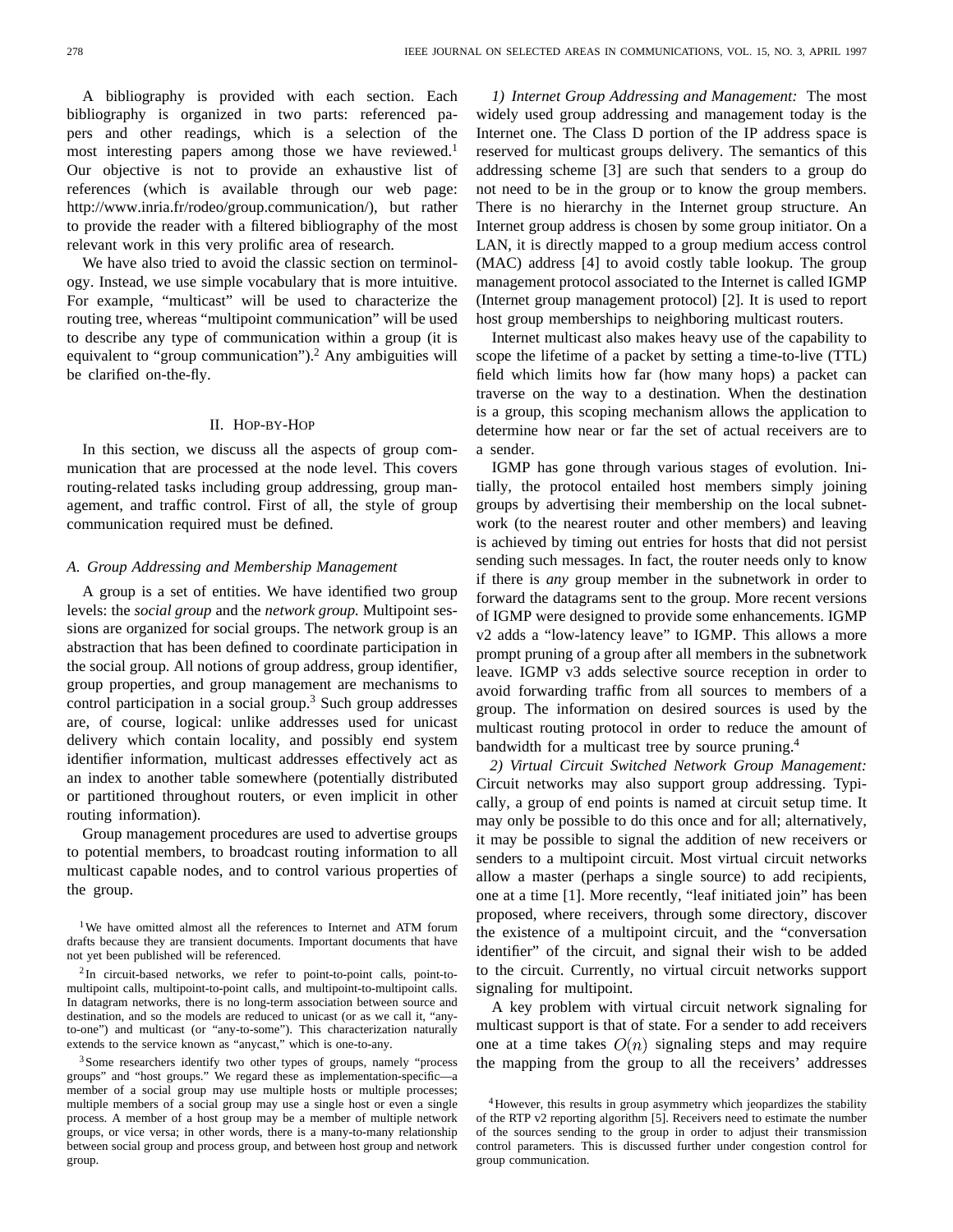to be held at one point. This is in contrast to the datagram multicast model, where the mapping between group address and recipient location is totally distributed, and  $O(1)$ .

#### *Group Addressing and Management—Referenced Papers*

- [1] *ATM User Network Interface (UNI) Specification Version 3.1.* Englewood Cliffs, NJ: Prentice Hall, 1995.
- [2] S. Deering, "Host extensions for IP multicasting," RFC 1112, vol. 17, Aug. 1989.
- [3] S. Deering, "Multicast routing in a datagram internetwork," Ph.D. dissertation, Stanford Univ., Dec. 1991.
- [4] C. Huitema, *Routing in the Internet.* Englewood Cliffs, NJ: Prentice Hall, 1995.
- [5] H. Schulzrinne, S. Casner, R. Frederick, and V. Jacobson, "RTP: A transport protocol for real-time applications," Internet RFC 1889, Jan. 1996.

#### *Group Addressing and Management—Other Readings*

- K. Almeroth and M. Ammar, "Collecting and modeling the join/leave behavior of multicast group members in the MBone," *IEEE HPDC 96,* IEEE Press, Syracuse, Aug. 1996, pp. 209–216.
- K. P. Birman, R. Cooper, and B. Gleeson, "Design alternatives for process group membership and multicast," Cornell Univ., Ithaca, NY, Res. Rep. TR91-1257, 1991.
- T. D. Chandra, V. Hadzilacos, and S. Toueg, "Impossibility of group membership in asynchronous systems," Cornell Univ., Ithaca, NY, Res. Rep. TR95-1533, 1995.
- S. Pejhan, A. Eleftheriadis, and D. Anastassiou, "Distributed multicast address management in the global internet," *IEEE J. Select. Areas Commun.*, vol. 13, pp. 1445–1456, Oct. 1995.

# *B. Routing*

Designing multicast routing algorithms is a complex problem. Group membership can change, and network topology can also evolve (links and nodes can fail). The technical challenges of multicast routing are the following.

- Minimize the network load. Within the problem of optimizing the network resources, there are two subproblems which are to avoid loops and to avoid traffic concentration on a link or a subnetwork.
- Provide basic support for reliable transmission. Ideally, route changes should have no side effects on the way data is delivered to group members that remain in the group. Link failure should not increase transmission delay or decrease resource availability. Time constraints are very important in multicast sessions as data may have to be delivered to the application in a synchronized fashion.<sup>5</sup> Too high a rate of change of routes could degrade higher level reliability.
- The routing algorithm should be able to design optimal routes taking into consideration different cost functions, including available resource, bandwidth, number of links (graph optimization), node connectivity, price to be paid, and end-to-end delay. If designing an optimal route is a complex problem, *to maintain route optimality after changes in the group and network may be much more complex.* The problem is consequently to find a good

compromise between the efficiency of the route and the dynamic of the group.

• Minimizing state stored in routers for some types of multicast is an important goal, as otherwise, delivery to a large group is not realistic.

We start this section with the theoretical framework for multicast tree construction, and then we describe existing protocols. Most of these protocols are used in the Internet, but we will also show solutions proposed in the ATM environment and for mobile communication.

There are a few basic algorithms for multicast routing that have been identified today. The simplest algorithm is flooding. It is used for broadcasting packets, but it can result in very low efficiency in terms of link utilization. The spanning tree algorithm [18] is a refinement of simple flooding to provide broadcast packets in a set of interconnected LAN's in a more efficient manner. As these two techniques are dedicated to broadcasting, we will not detail them here. We will focus on algorithms and protocols that really design a multicast tree, applicable to an arbitrary network topology.

*1) Theoretical Basis:* All services for multiple destinations require some distribution tree rather than a path through the network graph. The simplest tree is a broadcast one that reaches all destinations. In a heterogeneous network, the effect of flooding can be catastrophic. An ideal efficient routing algorithm will design a tree that spans the group members only, with the following characteristics.

- Evolve with group membership. The routing algorithm has to distinguish group members to specifically reach them, and only them.
- Minimize state information to be kept in nodes.
- Optimize the route considering cost functions.
- Avoid traffic concentration on a subset of the links and nodes.

There are three basic algorithms to construct multicast trees. They can be characterized as centralized or distributed and are designed to support a dense or sparse distribution of membership among the potential receiver set.

*a) Source-based routing:* The source-based routing algorithm [also known as reverse path forwarding (RPF)] is due to Dalal and Metcalfe [10]. It has seen widespread use through IP multicast [2], [22]. The RPF algorithm computes an implicit spanning tree per source which is minimal in terms of transit delay.<sup>6</sup> It is optimized for dense receiver distribution and can be implemented in a distributed fashion with local recovery.

There cannot be loops with RPF (there can be duplicate routes, but no loops). The tree designed is a directed graph. The main advantage of the RPF algorithm is that it does not require any resources in addition to the classic unicast routing tables. As soon as you know how to compute the route toward the source, then you can safely process multicast packets received from this source; however, this does not really take into consideration actual group membership. The pruning variant was proposed to solve this problem [22]. The idea is to

<sup>5</sup>We will see later that ordering in group communication is especially complex: for example, ordered delivery of a sequence of messages from a given source to each and every receiver may be required; or delivery of messages sent by all sources may need to be globally ordered; or else messages may only need to be delivered in a casually ordered fashion.

<sup>&</sup>lt;sup>6</sup>The reverse path is minimal in terms of hop count if the reverse path is calculated on a unicast metric of hop counts. Note also that RPF routing may fail badly if the underlying unicast routing is asymmetric.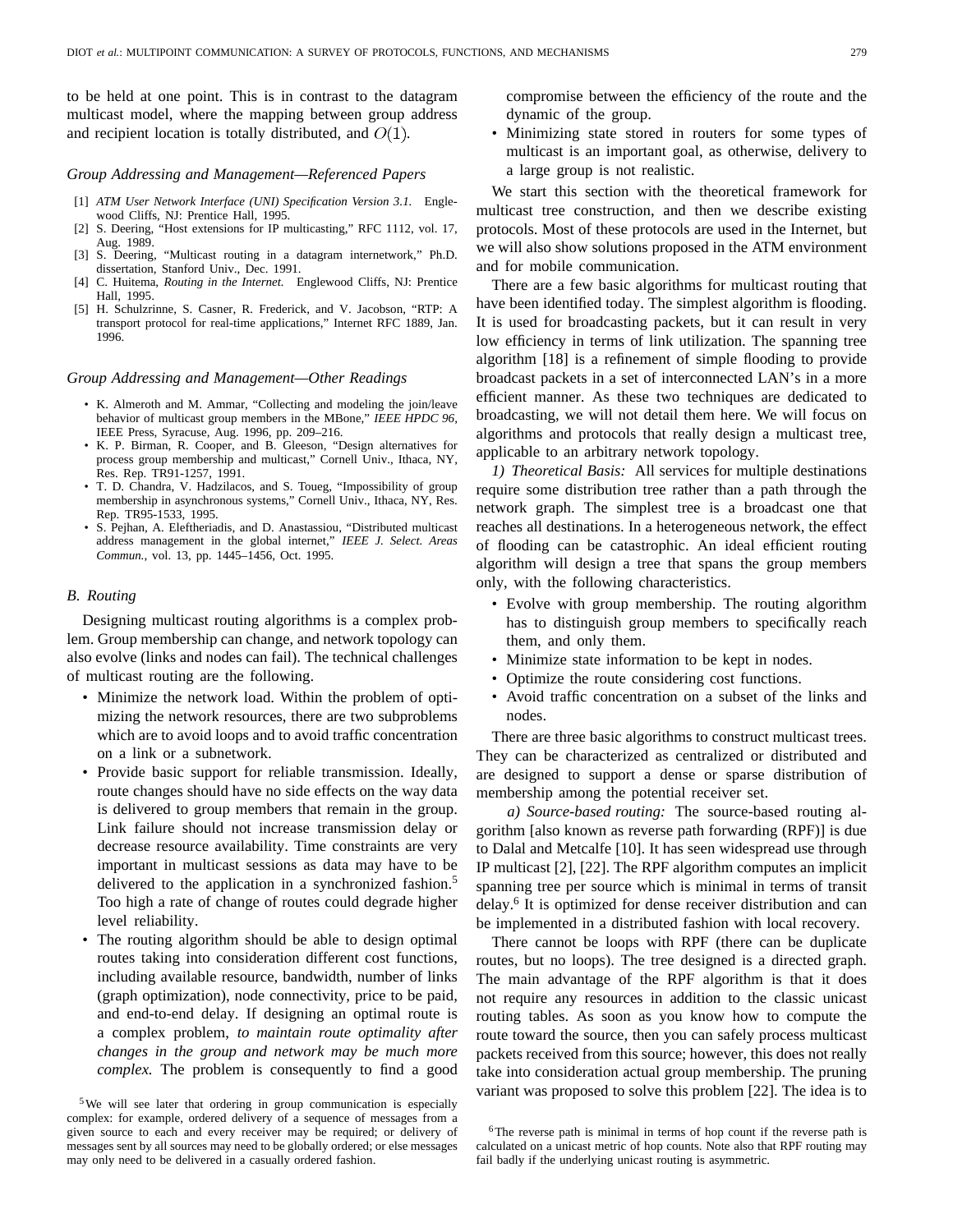complete the basic RPF by recording the "group membership" and only forward a packet if there is a group member down the tree. The pruning variant is controlled by a timer. Periodically, the state for a group at a router is cleared, and all the prune messages kept in the nodes are discarded; when a new data message is forwarded, it is flooded, which serves to trigger the emission of new prune messages and the construction of a new "pruned" multicast tree. A more natural name for this improved RPF algorithm might be "flood and prune." The main problem is that the pruning variant requires one piece of state information per source and per group to be kept in each node. This is quite acceptable when the number of groups and the number of sources per group is low. If the number of sources and/or groups grows too large, memory could be saturated in the routers. This point also applies to the flooding step of the algorithm. References [21] and [26] propose an alternate approach to a source-based algorithm to make it more efficient in the context of WAN's.

*b) Steiner trees:* The Steiner algorithm is a monolithic algorithm that designs a tree that spans the group of members with the minimal cost, according to a distance defined on the network edges (it globally optimizes the network resources). It is aimed at a centralized calculation (but heuristics can be distributed). It is very popular because of its mathematical complexity. However, to our knowledge, it has never been implemented, only simulated; the reasons are as follows.

- The Steiner problem is NP-complete. In other words, finding the minimum Steiner tree in a graph has an exponential cost for a result which is not necessarily optimal. It has been shown that the minimum cost of a Steiner tree algorithm is  $O(n \log n)$ , where n is the number of nodes in the network and with all distances equal to one on the links [15].
- The tree designed is undirected. That means it can be applied to group communication only if all the links in the network are symmetric.
- It is a monolithic algorithm. It has to be run each time there is a change in the group membership or in the network topology. The inefficiency of a Steiner tree increases dramatically each time the group changes or the network changes [12].

There are numerous heuristics that have been proposed to construct Steiner trees [9], [17], [19], [20], [25]. The one that is still considered the most optimal is the one described in [16]. Among more recent research works, we note the following.

- Reference [12] shows that the most complex heuristic is not the best, and in most of the cases, a suboptimal tree can keep its properties after modification. The naive heuristic consists of designing a suboptimal tree which is resilient to change. Member and node movement are achieved by joining or leaving the resilient tree.
- In the degree constrained problem [8], the design of the multicast tree is constrained by the multicast capabilities of nodes. This type of problem becomes important in ATM environments where the connectivity of switches is an important issue in the efficiency of the network technology. The degree constrained problem is then to

find a minimum Steiner tree constrained by the multicast capability of nodes, which is also the number of interfaces on which a message can be duplicated. Simulations made by [8] show that a fanout of two per node (or three interfaces) is enough to find acceptable solutions. Reference [8] converges with [12] in the sense that they both confirm that the naive heuristic works quite well and produces trees that are more stable when networks and groups are dynamic.

*c) Center-based trees:* "Center-based trees" is the most recent routing approach. We can distinguish this from the Steiner problem by observing that this family of algorithms is aimed at multiple sender/multiple recipient, as opposed to single sender/(effectively) fixed recipient scenario that the previous section addressed. We will illustrate this solution with the core-based tree (CBT) algorithm [6]. This is a totally receiver based approach that limits the diffusion of packets naturally to group members. It is suitable for sparsely distributed receivers and does incur extra delay over the RPF tree approach. There are three steps in this algorithm.

- Choose a fixed node that will be the center of the group. Multiple cores can be used if higher fault tolerance and/or better delay characteristics are required.
- Then potential group members send a join message to the center. The role of each intermediate node is to mark the interface on which a multicast packet is received and to forward it to the center.
- Multicast packets from nonmember senders are forwarded toward the tree center until they reach a node that already belongs to the tree.

Designing a center-based tree is like designing a spanning tree per group. It has the advantage over RPF of only requiring a state information item per group instead of a pair of information items per group and source. The centered approach does, however, suffer from traffic concentration, as the traffic from all sources of a given group will converge to the center.

The principal advantage of CBT is to limit the expansion of multicast transmission to the set of receivers and only to the set of receivers through the center. Choosing a center is an NP-complete problem. Locating optimally the tree center requires the complete knowledge of the network topology and of the group membership. There are various heuristics to locate the tree center [24]. Solutions to this problem are proposed by Ballardie [7].

*d) Synthesis:* Designing an efficient multicast route requires the knowledge of numerous parameters that are not easy to quantify, such as the topology of the network, the dynamics of the group, the location of the group members, and other routing algorithms already used in the network. A multipoint session initiator should be able to choose its algorithm and to fix the parameters of the selected algorithm [14], [24].

Another problem of multicast route design is the dynamic behavior of the group [13]. Existing solutions to group dynamics have been proved inefficient by [12] and [23]. An efficient algorithm should be incremental (like CBT) instead of monolithic (like Steiner). It should also have the following characteristics.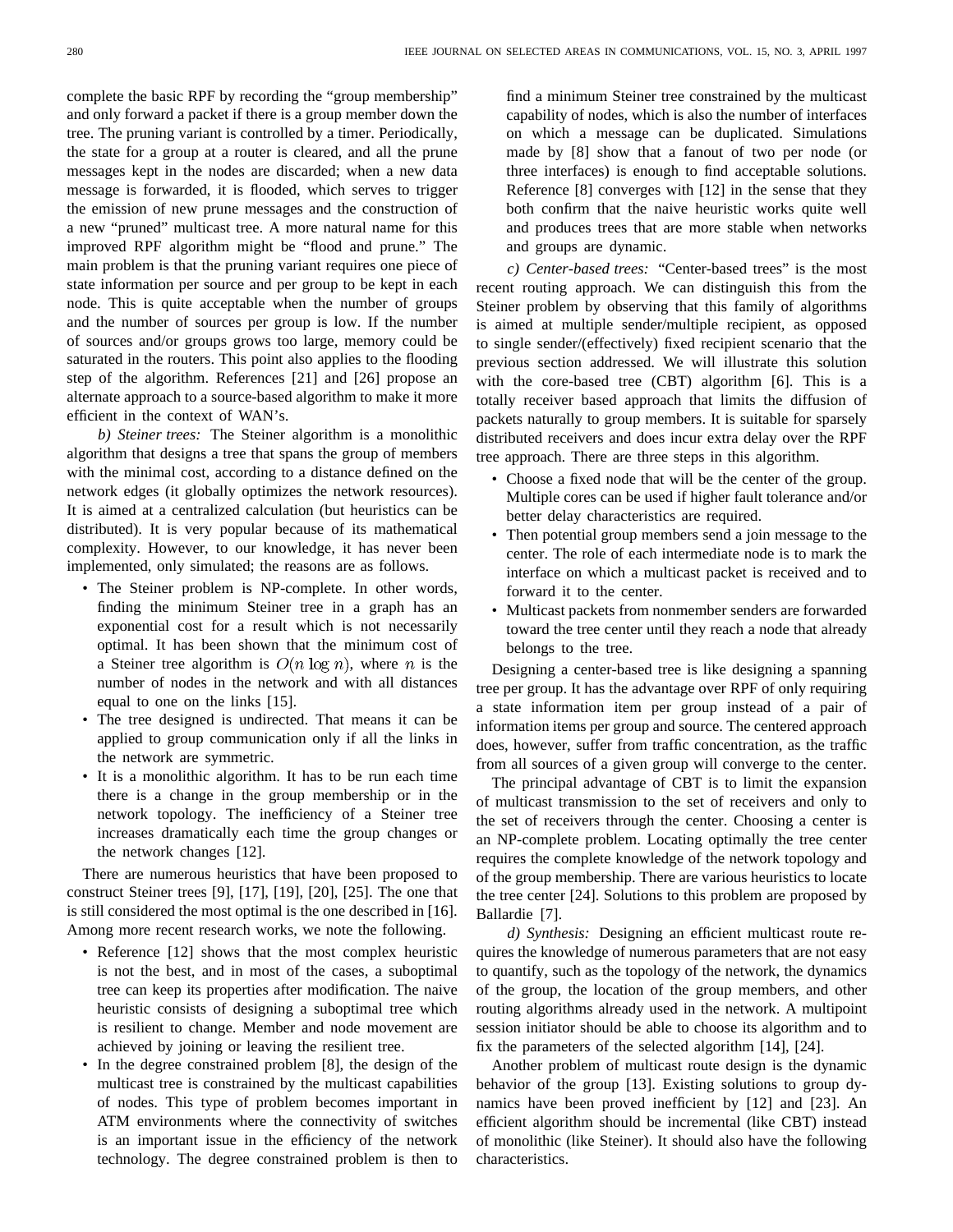- It should be transparent to the members that remain in the group.
- It should maintain the properties of the original route.
- It should not perturb ongoing data transfers.
- It must be receiver driven.

It might seem unrealistic to ask a routing algorithm to behave that way. But the advent of ATM-based network with guarantee of QoS and resource reservation make it indispensable. It will be impossible to make any guarantee if the routing algorithm is not capable of maintaining a multicast route with chosen properties.

#### *Multicast Routing—Referenced Papers*

- [6] T. Ballardie, P. Francis, and J. Crowcroft, "Core based trees (CBT)," in *An Architecture for Scalable Inter-Domain Multicast Routing, SIG-COMM '93,* San Francisco, Sept. 13–17, 1993, pp. 85–95.
- [7] A. J. Ballardie, "A new approach to multicast communication in a datagram internetwork," Ph.D. dissertation, Univ. College of London, May 1995.
- [8] F. Bauer and A. Varma, "Degree-constrained multicasting in point-topoint networks," in *IEEE INFOCOM,* Boston, MA, Apr. 1995, pp. 369–376.
- [9] I. A. Cimet and S. P. R. Kumar, "A resilient algorithm for minimum weight spanning trees," in *Int. Conf. Parallel Processing,* St. Charles, Aug. 1987, pp. 196–203.
- [10] Y. K. Dalal and R. M. Metcalfe, "Reverse path forwarding of broadcast packets," *Commun. ACM,* vol. 21, no. 12, 1978.
- [11] S. Deering, D. Estrin, D. Farinacci, V. Jacobson, C. G. Liu, and L. Wei, "An architecture for wide-area multicast routing," in *Proc. ACM SIGCOMM '94,* London, 1994, pp. 126–135.
- [12] M. Doar and I. Leslie, "How bad is naive multicast routing?," in *IEEE INFOCOM,* San Francisco, 1993, vol. 1, pp. 82–89.
- [13] W. Effelsburg and E. Mueller-Menrad, "Dynamic join and leave for real-time multicast," Int. Comput. Sci. Inst., Berkeley, CA, Tech. Rep. TR-93-056, Oct. 1993.
- [14] S. Herzog, S. Shenker, and D. Estrin, "Sharing the 'Cost' of multicast trees: An axiomatic analysis," in *Proc. ACM SIGCOMM,* Cambridge, 1995, pp. 315–327.
- [15] F. K. Hwang and D. S. Richards, "Steiner tree problems," *IEEE Networks,* vol. 22, pp. 55–89, Jan. 1992.
- [16] L. Kou, G. Markowshy, and L. Berman, "A fast algorithm for steiner trees," *Acta Informatica 15,* pp. 141–145, 1981.
- [17] C. A. Noronha and F. A. Tobagi, "Optimum routing of multicast streams," in *IEEE INFOCOM '94,* vol. 2, Toronto, June 1994, pp. 865–873.
- [18] R. Perlman, "Interconnection," in *Bridges and Routers.* Reading, MA: Addison-Wesley Professional Computing Series, 1992.
- [19] V. J. Rayward-Smith and A. Clare, "On finding steiner vertices," *Networks,* vol. 16, no. 3, pp. 283–294, 1986.
- [20] H. Takahashi and A. Matsuyama, "An approximate solution for the steiner problem in graphs," *Math,* Japonica 6, pp. 573–577, 1980.
- [21] A. Thyagarajan and S. Deering, "Hierarchical distance-vector multicast routing for the MBone," in *Proc. ACM SIGCOMM'95,* Cambridge, Sept. 1995, pp. 60–66.
- [22] D. Waitzman, C. Partridge, and S. Deering, "Distance vector multicast routing protocol," RFC 1075, IETF, Nov. 1988.
- [23] B. M. Waxman, "Routing of multipoint connections," *IEEE J. Select. Areas Commun.,* vol. 6, pp. 1617–1622, Dec. 1988.
- [24] L. Wei and D. Estrin, "The trade-offs of multicast trees and algorithms," *Internet Draft,* draft-ietf-idmr-mtree-00.txt. Mar. 1995.
- [25] P. Winter, "Steiner problem in networks: A survey," *IEEE Networks,* vol. 17, no. 2, pp. 129–167, 1987.
- [26] Q. Zhu, M. Parsa, and J. J. Garcia-Luna-Aceves, "A source-based algorithm for delay-constrained minimum-cost multicasting," in *IEEE INFOCOM,* Boston, Apr. 1995, pp. 377–385.

#### *Multicast Routing—Other Readings*

- M. H. Ammar, S. Y. Cheung, and C. M. Scoglio, "Routing multipoint connections using virtual paths in an ATM network," in *IEEE INFOCOM,* San Francisco, 1993, pp. 95–105.
- K. Bharath-Kumar and J. M. Jaffe, "Routing to multiple destinations in computer networks," *IEEE Trans. Commun.,* vol. COM-31, pp. 343–351, Mar. 1983.
- C. Cheng, I. A. Cimet, and S. P. R. Kumar, "A protocol to maintain a minimum spanning tree in a dynamic topology," in *ACM SIGCOMM,* Aug. 1988, pp. 330–337.
- C. H. Chow, "On multicast path finding algorithms," in *IEEE INFO-COM,* Bal Harbour, FL, Apr. 1991, pp. 1274–1283.
- G. Colombo, C. Scarati, and F. Settimo, "Asynchronous control algorithms for increasing the efficiency of the three-stage connecting networks for multipoint services," *IEEE Trans. Commun.,* vol. 38, pp. 898–905, June 1990.
- R. H. Hwang, "Adaptive multicast routing in single rate loss networks," in *IEEE INFOCOM,* Boston, MA, Apr. 2–6, 1995, pp. 571–578.
- X. Jiang, "Routing broadband multicast streams," *Comput. Commun.,* vol. 15, no. 1, pp. 45–51, Jan./Feb. 1992.
- V. P. Kompella *et al.,* "Multicast routing for multimedia communication," *IEEE/ACM Trans. Networking,* vol. 1, pp. 286–292, June 1993.
- H. Tode, Y. Sakai, M. Yamamoto, H. Okada, and Y. Tezuka, "Multicast routing algorithm for nodal load balancing," in *IEEE Infocom92,* Florence, Italy, May 1992, pp. 2086–2095.

### *2) Multicast Routing Protocols:*

*a) Internet:* The first, and still predominant, multicast routing protocol used in the Internet is based on the model established by Deering in his Ph.D. thesis [3]. Before the IP multicast extensions, the Internet could be considered as a set of interconnected subnetworks with local multicast support. These subnetworks are either multicast capable LAN's or point-to-point links, or switched networks. The IP multicast service model allowed them to provide Internet multicast support. This service model is based on an underlying unreliable *datagram* service. In the Internet service model, datagrams are delivered with "best effort" reliability to the group members. The forwarding of multicast datagrams between "islands" of multicast capable subnetworks is handled by "multicast routers" through tunnels.<sup>7</sup> Datagram delivery is done according to the truncated broadcast model: packets are forwarded on all nonleaf "child" subnetworks in the tree and on all leaf "child" subnetworks where there are group members.<sup>8</sup>

This multicast overlay on the Internet is called the MBone. It is an "experimental" virtual network operating since 1992, which is becoming part of the operational infrastructure of the Internet at the time of writing. In July 1995, there were more than 2500 connected networks, 12 000 routine users, and 500 Kb/s available bandwidth (bandwidth "reservation" is done by manual scheduling of usage of applications by the community of users). The Mbone is based on UDP for endto-end transmission control, IGMP for group management, DVMRP for routing.

Distance-vector multicast routing protocol (DVMRP) [27] is an extension of RIP. Multicast routers exchange reverse path distances in order to build the (source-based) delivery tree for each group. Once the delivery tree is built, RPF is used to decide whether a packet should be forwarded or not to a router, i.e., the datagram is forwarded if the receiving interface is on the shortest path to the source. Superfluous datagram copies are avoided by looking "one step further," i.e., by looking to

 $7$ Tunnels are implemented by encapsulating IP packets destined for a multicast address within an IP packet with the unicast address of the next multicast capable router along the path. Once, they were implemented using loose source routing, but this resulted in poor implementations in many routers and introduced high cost packet processing or low priority forwarding compared with other router tasks such as route update handling. Tunnels are not needed if all Internet routers are not capable.

We use the term leaf and child in the usual sense, where the root of a tree is the parent, the leafs are the ultimate descendants, and so forth.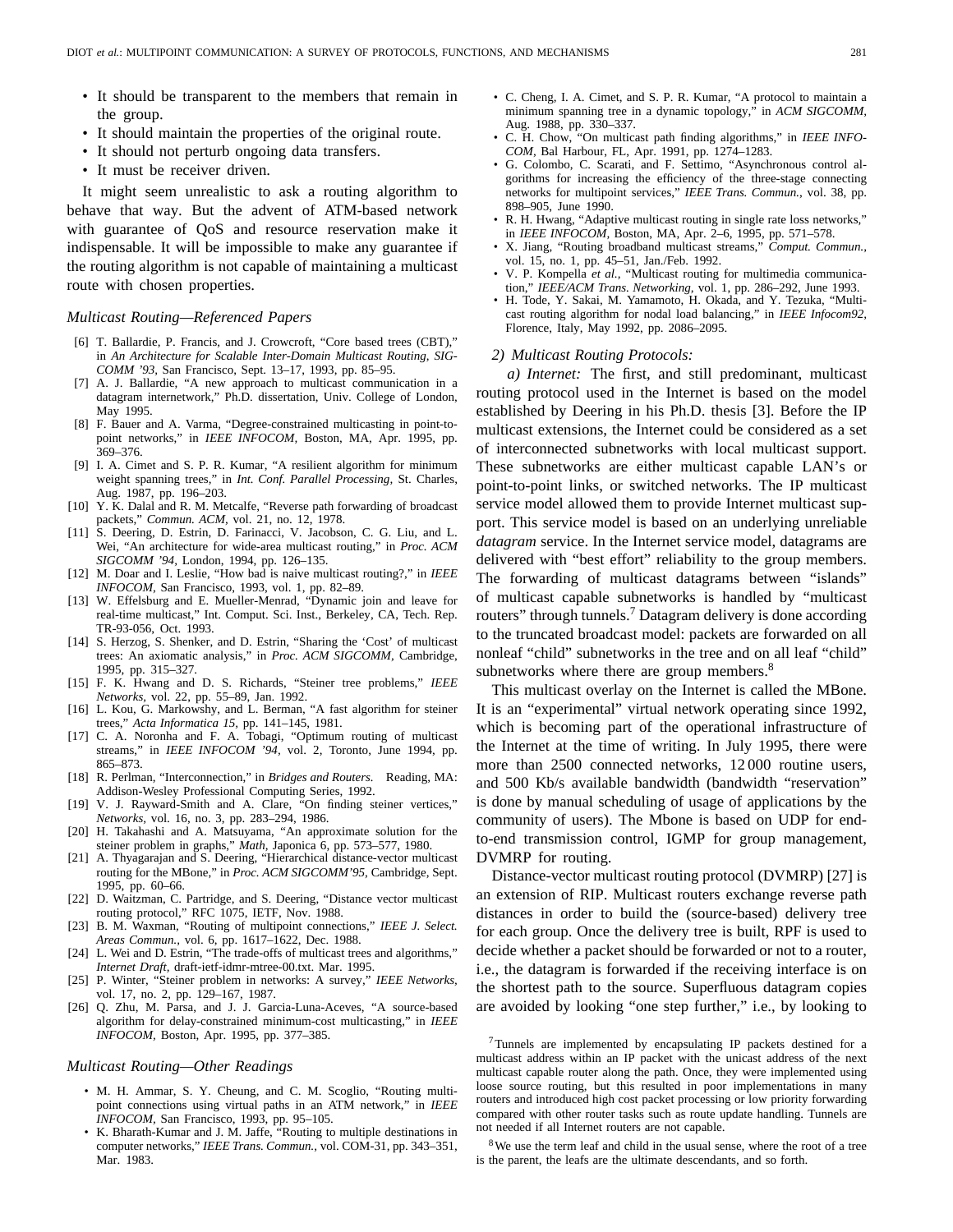see if the router is the next hop on its child's attached router shortest path to the source.<sup>9</sup> The "scope" of multicast delivery is limited by forwarding the datagrams if their TTL is higher than a given threshold defined at the tunnel set up. This forwarding technique was enhanced by the support of on-demand "pruning" of tree branches not leading to group members.

*Hierarchical DVMRP:* The rapid growth of the MBone necessitated the revision of the DVMRP in order to introduce hierarchy. In [21], the authors propose organizing the MBone in "regions" having address-independent identifiers. A two-level hierarchy proposed: intraregion multicast where routers may run any protocol and interregion multicast where boundary routers run DVMRP. Packets are tagged with region identifiers, and boundary routers exchange routing information using region identifiers. The encapsulation header is stripped off in final destination region, and local multicast routing is applied.

This technique would allow for incremental deployment of the hierarchical multicast routing.<sup>10</sup> This has not seen deployment, as work on successor protocols to DVMRP has taken priority.

*MOSPF:* The protocols described above are mainly based on the extension of a distance vector routing protocol. MOSPF (multicast open shortest path first) [29] is a multicast routing protocol based on OSPF V2, which takes advantage of the link state data base. This allows routers to build efficient "source-based trees" or a "shortest-path tree" without even flooding the first datagram of a group transmission. In addition, routers may use the TTL to immediately discard multicast datagrams that will never reach the receiver(s). Link efficiency is therefore higher than with DVMRP. MOSPF requires heavy computation for each source-group combination. MOSPF implementations carry out the computation on demand, i.e., only when the first packet from a source  $S$  to a group  $G$  is received. There are, however, some concerns that while this solution works well for light load: it becomes expensive in terms of CPU load when a large number of sources (start to) send to large numbers of groups.

*PIM:* The previous protocols are not suitable for use over the global Internet; they scale too poorly. In order to extend multicast support to wide area groups which may be either dense or sparse, to compliment DVMRP and CBT, the IETF Inter Domain Multicast Routing working group defined protocol independent multicast (PIM) [28]. PIM has two operating modes: sparse (SM) and dense (DM).

• A group is said to be dense if group membership is plentiful within a region of an internet. PIM-DM implements RPF and prunes. Dense-mode PIM is essentially the same as DVMRP, except that the unicast routes are imported from existing unicast tables, rather than incorporating a unicast routing algorithm in the specification and implementation directly. This is why it is termed "protocol independent."

• A group is said to be sparse if group membership is spread out thinly across regions of an internet. In PIM sparse mode, explicit join messages are sent to rendezvous points (RP's) to meet new sources. It is based on the shared tree algorithm. These trees do not optimize the delay with respect to sources. However, it has been proven in [30] that the maximum delay is bounded by two times the shortest path delay if the center location is optimal. The highest IP addressed router is chosen as designated router (DR) on a multi-access network. The receiver's DR's send join messages to the RP. The sender's DR sends register messages to the RP which sends a join to sources. Data packets will follow the established RP-rooted shared tree. However, the receiver (or router nearest the receiver) may decide to switch to the source's shortest path tree. Even in this case, the source continues to send its data to the RP for other possible receivers. The possibility to switch from an RP-rooted shared tree to a source-based tree is the main difference between PIM-SM and the core-based tree algorithm. However, several open issues still need to be addressed, including the interoperation DM/SM, the RP selection, the criteria for switching between a shared tree and a shortest path tree, the interaction with policy-based and QOS routing, and the interaction with receiverinitiated reservation (such as RSVP). These issues are discussed in detail in [11].

Routing protocols can be characterized by the state required at nodes in their distribution trees. In CBT and sparse-mode PIM, typically, we keep state per group. In dense mode distribution trees, nodes must keep per source, per group information.

# *Internet Multicast Routing Protocols—Referenced Papers*

- [27] S. Deering, C. Partridge, and D. Waitzman, "Distance vector multicast routing protocol," RFC 1075, Nov. 1988.
- [28] S. Deering, D. Estrin, D. Farinacci, V. Jacobson, C. G. Liu, and L. Wei, "Protocol independant multicast (PIM): Sparse mode protocol specification," Internet Draft, Mar. 1994.
- [29] J. Moy, "OSFP version 2," Internet RFC 1247, p. 189, July 1991.
- [30] D. W. Wall, "Mechanisms for Broadcast and Selective Broadcast," Ph.D. dissertation, Stanford Univ., Dept. Elec. Eng., 1980.

# *Internet Multicast Routing Protocols—Other Readings*

- L. Aguilar, "Datagram routing for internet multicasting," presented at ACM SIGCOMM, 1984.
- S. Casner, "Frequently asked questions (FAQ) on the multicast backbone," [online] Available: File://venera.isi.edu/mbone/faq.txt, May 1993.
- S. Deering and D. Cheriton, "Host groups: A multicast extension for datagram internetworks," *ACM Comp. Commun. Rev.*, vol. 15, Sept. 1985.
- S. Deering, "Host extensions for IP multicasting," RFC 1112, Aug. 1989.
- S. Deering and D. Cheriton, "Multicast routing in datagram internetworks and extended LAN's," *ACM Trans. Comput. Syst.,* vol. 8, no. 2, pp. 85–110, May 1990.
- H. Eriksson, "MBONE: The multicast backbone," *Commun. ACM,* vol. 37, pp. 54–60, Aug. 1994.
- B. Mah, "Measurements and observations of IP multicast traffic," Univ. California, Berkeley, Tech. Rep. UCB/CSD-94-858, Dec. 1994.
- J. Moy, "Multicast routing extensions for OSPF," *Commun. ACM,* vol. 37, pp. 61–66, Aug. 1994.
- N. Shacham, "Multicast routing of hierarchical data," in *Proc. ICC'92,* Chicago, IL, June 1992, vol. 3, pp. 1217–1221.

<sup>&</sup>lt;sup>9</sup>A shared-access link between two routers might have replicated packets delivered on to it without the extra rules that the router with shortest path to source, or lowest address will win, and the other router desist from forwarding.

 $10$ This encapsulation is merely another manifestation of the "tunneling" technique used to build the Mbone.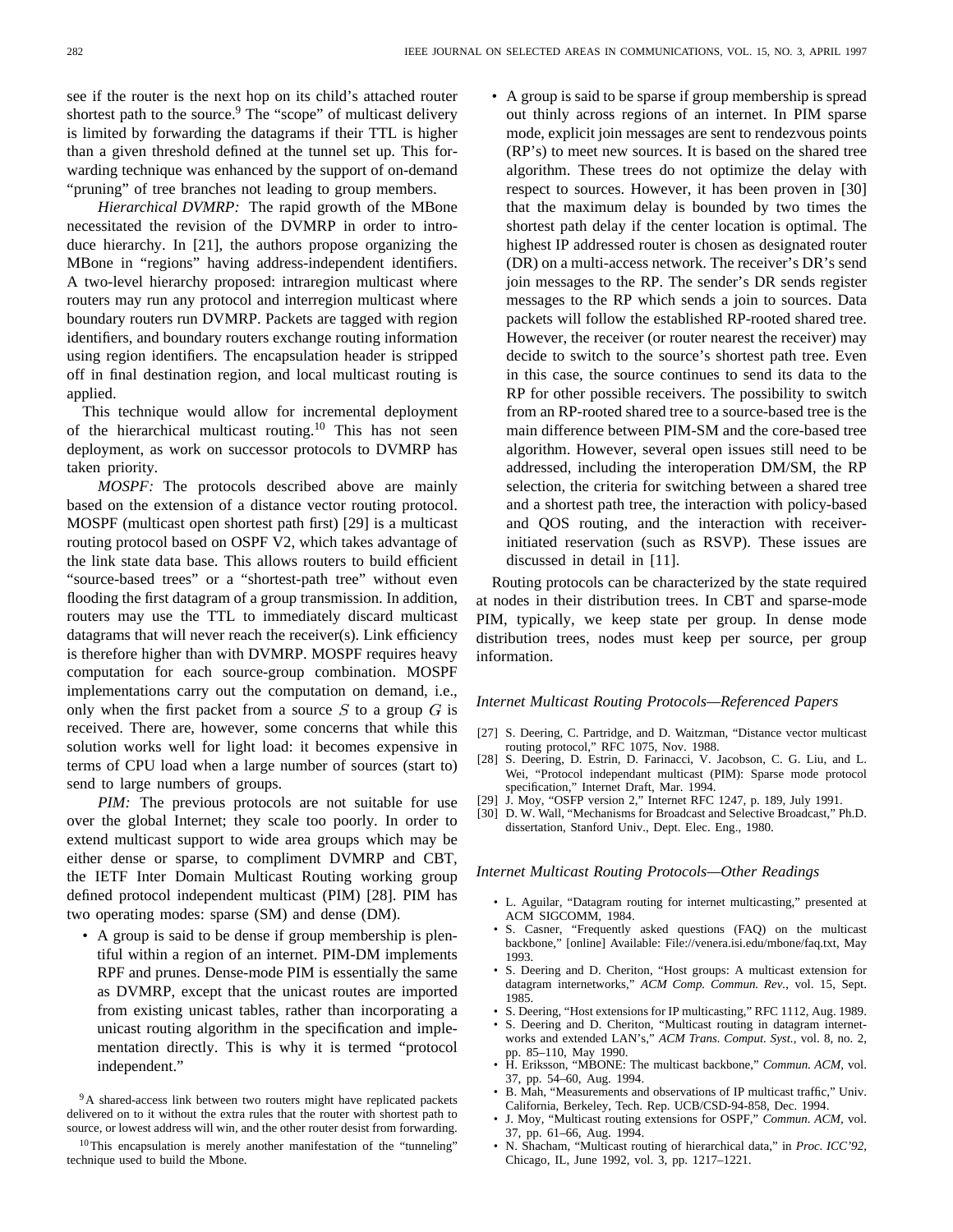*b) Mobile hosts:* Activities related to multicast and mobile networking are in the early stages of development [31], [33], [34]. Mobile IP using PIM and RSVP is currently being researched. Two algorithms are used in mobile IP. When a mobile unit wants to send a packet, it uses a classic RPFbased approach from the mobile support router it is connected to. When a mobile unit has to receive a multicast packet, this packet is sent to the wired address of the mobile unit and then forwarded from this address to the mobile unit using a special tunnel. $11$ 

There are two reasons to this approach. First, in the classic IP environment, it is expected that all the nodes connected to the same subnetwork, or LAN, are physically connected, or that if one of them receives a packet, all the nodes of the subnetwork will see this packet. This is not the case for mobile units that can move from one network to another. Second is the problem of correspondence between the address and identifier in the Internet environment. For mobile purpose, the name must be different from the address and independent from the wired location (such an address could be easily and unambiguously designed using a latitude/longitude-based location). Other problems, which are typical to reliable multicast in mobile environments, have been identified by Acharya [31], [32].

- When the source is a mobile host, then a copy of the packet may not reach all group members if using sourcebased routing.
- A mobile host may experience significant delays when it enters a new cell. It is easier if there is already a group member attached to that cell, but if it is not the case, the delay may be high and have side effects on the transmission reliability. There also could be a time lag before connection to a new cell.
- TTL can limit reachability of cells. A mobile host can be in a situation where it was connected to a cell and while moving, it loses the connectivity because the next cell cannot be reached.

#### *Mobile Multicast—Referenced Papers*

- [31] A. Acharya and B. R. Badrinath, "Delivering multicast messages in networks with mobile hosts," in *Proc. 13th Int. Conf. Distributed Computing Systems,* Pittsburgh, May 1993, pp. 292–299.
- [32] A. Acharya, A. Bakre, and B. R. Badrinath, "IP multicast extension for mobile networking," Rutgers DCS Tech. Rep. LCSR-TR-243, 1995.
- [33] K. Cho and K. Birman, "A group communication approach for mobile computing," presented at Workshop on Mobile Computing Systems and Applications, Santa Cruz, 1994.
- [34] D. Duchamp, "Issues in wireless mobile computing," in *Third Workshop on Workstation Operating Systems.* Key Biscayne, FL: IEEE Computer Society Press, 1992, pp. 2–10.

#### *Mobile Multicast—Other Readings*

• P. Bhagwat and C. E. Perkins, "A mobile networking system based on internet protocol (IP)," in *Proc. USENIX Symp. Mobile and Location Independent Computing,* Cambridge, MA, Aug. 1993, pp. 69–82.

<sup>11</sup> Deering notes the possible synergy between multicast and mobility: multicast provides for a "level of indirection" through the use of logical addresses, and group membership is dynamic; a mobile host appears very much like a multicast group of one single member, joining and leaving at different sites. However, the IP mobile approaches to date are not based on this type of mechanism at all, as we can see.

- R. Caceres and L. Iftode, "The effect of mobility on reliable transport protocols," in *Proc. 14th Int. Conf. Distributed Computer Systems,* Poznan, Poland, 1994, pp. 12–20.
- M. S. Corson and S. G. Batsell, "A reservation based multicast (RBM) routing protocol for mobile networks: Overview of initial route construction," in *Proc. IEEE INFOCOM,* Boston, MA, Apr. 1995, pp. 1063–1074.
- S. Dolev, D. K. Pradhan, and J. L. Welch, "Modified tree structure for location management in mobile environments," in *Proc. IEEE INFOCOM,* Boston, MA, Apr. 1995, pp. 530–537.
- J. Ioannidis and G. Q. Maguire, "The design and implementation of a mobile internetworking architecture," in *Proc. USENIX Conf.,* Jan. 1993, pp. 491–502.
- D. B. Johnson, "Scalable and robust internetwork routing for mobile hosts," in *Proc. 14th Int. Conf. Distributed Computer Systems,* Poznan, Poland, June 1994, pp. 2–11.

*c) ATM architectures:* The notion of point-to-multipoint virtual circuits (VC's) was introduced in the user network interface (UNI) [1] for audio conference purposes. A pointto-multipoint VC is a very narrow approach that does not provide an efficient solution to the requirements of most group applications in terms of flexibility and scalability. In the current standards for ATM, the multicast group address abstraction does not exist. The sender should be aware of all the members of the multicast group. Only the VC root node may add or remove leaf nodes. There is no receiver controlled group membership in UNI 3.1 [1]. Multicast is supported through point-to-multipoint VC's. Multicast-capable ATM interfaces are grouped into clusters. A cluster is a set of ATM interfaces able and willing to achieve AAL level multicasting. The introduction of this hierarchy divides the problem of multicast support in two parts: how to achieve intracluster and intercluster multicasting. Two models were proposed for intracluster multicast in the baseline text for the ATM Forum MPOA (multi protocol over ATM) sub-working group [38].

- In the multicast VC mesh, a point-to-multipoint VC originates from each sender to all members of the multicast group. If a member joins or leaves the group, the VC needs to be updated. In addition, the ATM interface must terminate one VC for each active source in the cluster.
- In the multicast server (MCS) model, a server is chosen within each cluster. Each source establishes a point-topoint VC to the multicast server. The MCS establishes a point-to-multipoint VC to the desired destinations. During the data transmission phase, the MCS reassembles messages arriving on all incoming VC's and queues them for transmission on the VC. The side effect is that some interfaces will receive "reflected" messages: sources that are also group members will get copies of their own cells as the multicast server sends the same information to all group members; the message has a source identifier inserted in the AAL frame so that the source has the choice to drop the reflected cell(s).

Both VC meshes and multicast servers have advantages and drawbacks. If we focus on throughput, the VC mesh solution might be preferable, as it lacks the traffic concentration point introduced by the MCS. Data transmission delays are likely to be lower in the VC mesh approach, as the message reassembly at the MCS is avoided. However, the MCS approach is more adapted to dynamic sets of receivers because it has a more efficient group membership control. Concerning resource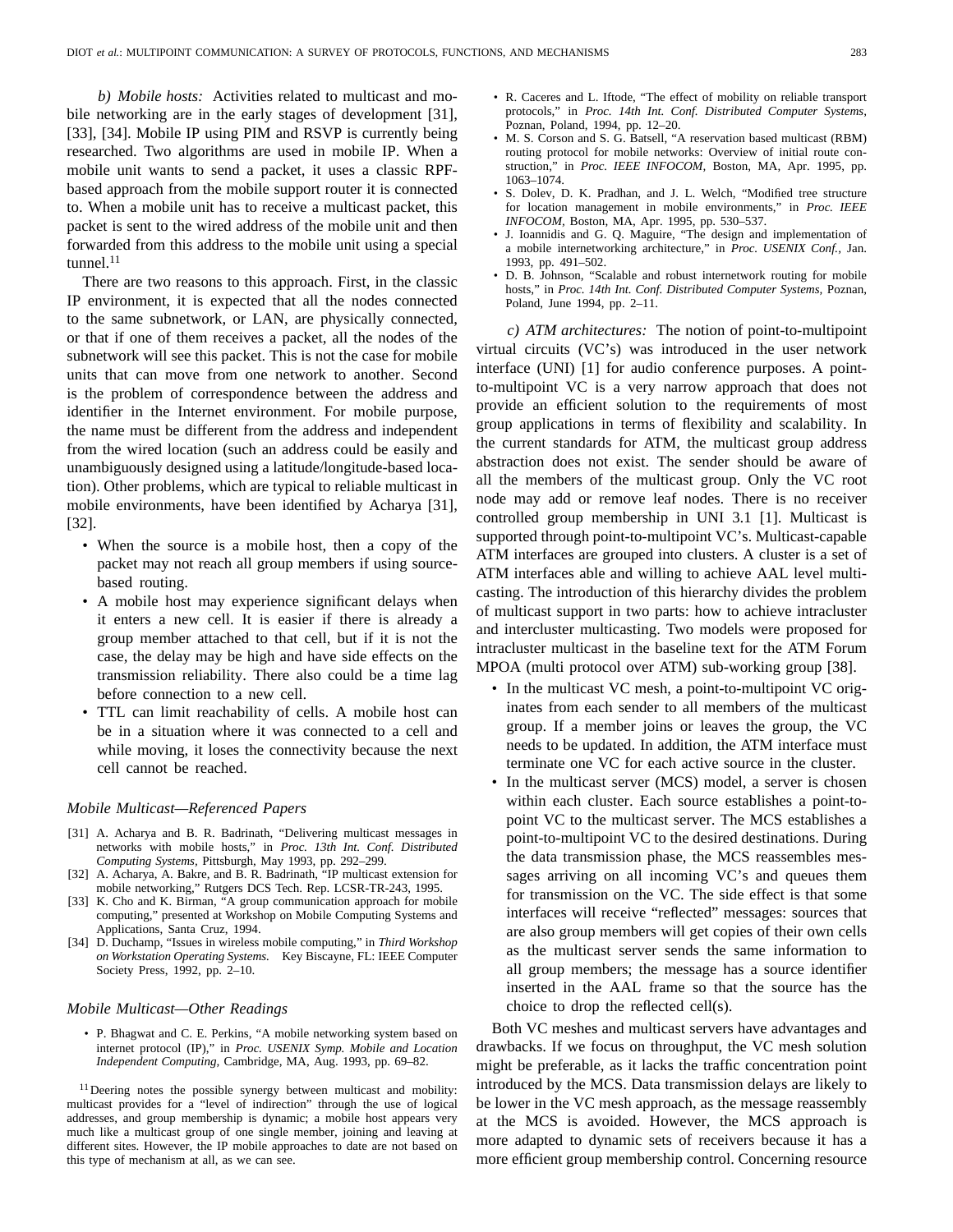consumption, the MCS server is also better: only two VC's are needed per ATM interface compared to one VC termination per source in the VC mesh solution. Both VC meshes and MC's use source based distribution trees.

A third model for multicast ATM called SMART has been devised by le Boudec [37]. It entails the use of a multipoint-tomultipoint ATM VC. This introduces the problem for protocols that use messages larger than a single ATM cell size, that a receiver may have to resequence interleaved cells from different sources. One solution for this is to use an ATM adaptation layer that includes a source multiplexing identifier such as AAL 3/4's MID. This introduces a significant packet header overhead, and in any case, AAL5 has largely been accepted as the appropriate framing protocol for data protocols such as IP and CLNP. In contrast, SMART uses a shared tree approach together with an access protocol based on the use of special RM cells to determine which source may send when. For sessions with large numbers of active sources and/or relatively small ADU's, multiple multipoint VC's can be used (the tradeoff being somewhere between those of the MARS and MCS service approaches).

Another important issue which is not resolved today is the group membership notification. A group membership notification mechanism should allow the multicast router or center to receive join requests from group members, to maintain the mapping between the layer 3 group address and group members ATM address list, and to provide sufficient information for senders to set up their VC.

*MARS:* One of the interesting problems is how to map a high-level group address to a point-to-multipoint VC. A solution based on an extension of the ATM ARP server [39] is proposed. A so-called multicast address resolution server (MARS) keeps extended tables of mapping between layer 3 group address and a list of ATM interfaces representing group members. A single MARS supports one cluster. A pointto-multipoint VC is maintained between the MARS and all ATM hosts desiring multicast support, in order to provide asynchronous group membership changes notification. Two MARS classes are defined: Class I allowing VC meshes to support layer 3 multicast traffic, and Class II allowing both VC meshes and MCS to be assigned for use on a per-group basis; this choice is at configuration time, and transparent to the MARS client.

*LAN emulation:* The ATM Forum LAN Emulation (LANE) subworking group issued a document describing the specification of LAN emulation over ATM [35]. In this document, the components of an emulated LAN are described. An LE client (LEC) is an entity that performs data forwarding, address resolution, and other control functions in order to provide an IEEE 802.3 or IEEE 802.5 service interface to higher layers. An LE server (LES) provides the facility for registering and resolving the MAC addresses and/or route descriptors to ATM addresses. All broadcast, multicast, and unknown traffic to and from an LE client passes through a single entity called the broadcast and unknown server (BUS). Therefore, both the LES and BUS have multicast VC's with all registered LEC's. This solution suffers like the MCS-based approach from the single congestion point.

#### *ATM Multicast—Referenced Papers*

- [35] *LAN Emulation Over ATM Version 1.0,* ATM Forum document af-lane-0021.000, Jan. 1995.
- [36] R. G. Cole, D. H. Shur, and C. Villamizar, "IP over ATM: A framework document," Internet draft, draft-ietf-ipatm-framework-doc-03.txt, June 1995.
- [37] E. Gauthier, J.-Y. Le Boudec, and P. Oechslin, "Many-to-many ATM multicast," Tech. Rep. 96/168, Mar. 1996, EPFL.
- [38] *Baseline Text for MPOA,* ATM Forum document atmf 95-0824, July 1995.
- [39] M. Laubach, "Classical IP and ARP over ATM," RFC 1577, IETF, Jan. 1994.

#### *ATM Multicast—Other Readings*

- G. J. Armitage, "IP multicast over ATM networks," this issue, pp. 445–457.
- K. Bala, K. Petropoulos, and T. E. Stern, "Multicasting in a linear lightwave network," in *Proc. IEEE Infocom '93,* San Francisco, CA, Apr. 1993, vol. 3. pp. 1350–1358.
- A. S. Sethi, "A model for virtual tree bandwidth allocation in ATM networks," in *IEEE INFOCOM,* Boston, MA, Apr. 1995, vol. 3, pp. 1222–1229.
- M. Grossglauser and K. K. Ramakrishnan, "SEAM: Scalable and efficient ATM multipoint-to-multipoint communication [Extended Abstract]," in *Proc. 6th Int. Workshop on Network and Operating System Support (NOSSDAV '96),* Zushi, Japan, Apr. 1996.

# *C. Traffic Control*

Group communication is by definition more greedy in bandwidth than point-to-point communication.<sup>12</sup> The design of a multicast congestion control algorithm is then an important and useful task. There are two potential approaches for congestion control: within the network (we might call this hop-by-hopby hop, since it involves distribution trees rather than simple paths as the unicast case would), and end-to-end.

As multicast routing has only recently been deployed in the Internet, and multicast switched circuits are rarely implemented in ATM or ISDN networks today, it is too early for us to see congestion control schemes for multicast traffic within the network, although some early research has been done in this area. A key unsolved problem for congestion control schemes that operate within the network for multicast traffic is how to retain the capability for heterogeneity. Other problems include: defining fairness and relative fairness between unicast and multicast traffic; timescales for congestion control; scaling of control traffic and techniques.

However, end-to-end congestion control is a mature topic. For example, since 1988, the TCP scheme and approach has been studied in its original and many modified forms in many papers. The same approach can be deployed in a limited fashion for group communication. In [42], an algorithm for multicast congestion control is proposed. Some design issues are discussed by the authors. First, a scalable feedback mechanism should be designed. Congestion detection should be performed by the receivers and not by the sources. Implosion is avoided by combining probabilistic query/reply schemes, random delay responses, and expanding scope search. The goal of this scalable feedback mechanism is to keep the number of control packets a fixed proportion of data packets. Second,

 $12$ Of course, a set of users who wish to communicate may be less greedy if they use multicast than if they use multiple unicast communication facilities.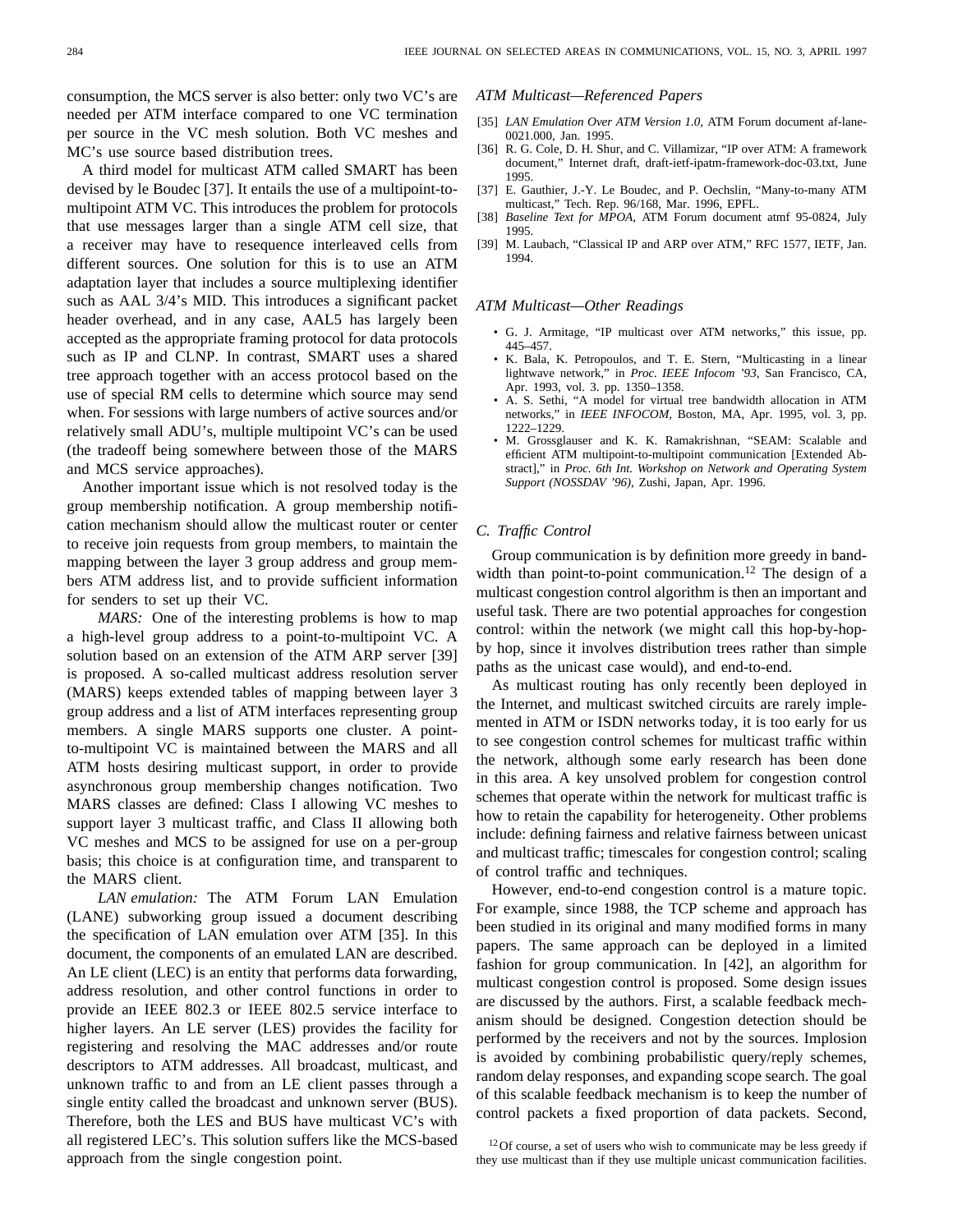the feedback signal should be adapted to the payload type in order to optimize the "utility" of the delivered information. Third, the question of who to satisfy should be resolved. If the source throughput is adapted to the slowest destination, fast destination may be unhappy. Otherwise, if some slow destinations are "discarded," the links to these destinations may be overloaded. A possible solution for this problem is to use hierarchical coding (e.g., for video) and send only the most important information toward congested destination, and all information to the uncongested destinations.

A more general solution was proposed in [5]. In this model, all sites quasi-periodically multicast session packets containing their identity, reception reports, packet loss, interarrival delay variation, and synchronization information. All other receivers hear the reports. Adaptive senders use this feedback information. The detailed description of this mechanism is in the RTP protocol specification [5]. RTP is a deliberately incomplete protocol framework following the application layer framing (ALF [40]) concept. It is malleable to provide information required by a particular application. This technique is also used to construct the scalable reliable multicast protocol described in the next section. It is based on the observation that if the unit of recovery is the same as the unit of application semantics, functions from different protocol layers may be combined into single passes over the data. End-to-end feedback signals for congestion control have limited effectiveness. The two approaches above constrain the feedback control traffic to a fixed percentage of the overall data transfer traffic; as the number of recipients grows, they sample the various distribution trees bottleneck links with higher probability, but less frequently. This means that they provide increasingly less timely information about short term conditions on links.

Receiver-driven layered multicast (RLM [41]) uses a different approach to this to provide a more rapid reaction to network conditions. Here, it assumed that the data stream can be divided into multiple layers of differing quality, and that receivers can subscribe to different distribution groups for the different layers. On detecting loss (through gaps in the send sequence number space), receivers dynamically adjust the number of groups they are subscribed to, using the typical "exponential backoff, linear increase" control algorithm typical of all the end-to-end schemes above and TCP.

Finally, a feedback scheme proposed for multipoint traffic in ATM networks involves a mixture of end-to-end and networkbased congestion control—in the ATM ABR service, RM cells convey explicit rate feedback information to sources; on a multipoint call, these feedback messages are accumulated, and the worst case rate is the one returned to the source.

#### *Traffic Control—Referenced Papers*

- [40] D. Clark and D. Tennenhouse, "Architectural considerations for a new generation of protocols," in *Proc. ACM SIGCOMM '90,* Sept. 1990, pp. 200–208.
- [41] S. McCanne *et al.*: "Receiver driven layered multicast," in *Proc. ACM SIGCOMM 96,* Stanford, Sept. 1996, pp. 117–130.
- [42] T. Turletti and J. C. Bolot, "Issues with multicast video distribution in heterogeneous packet networks," in *Proc. 6th Int. Workshop on Packet Video,* Portland, OR, Sept. 26–27, 1994, pp. 301–304.

#### *Traffic Control—Other Readings*

- D. Guerney *et al.,* "Multicast flow control on local area networks," Cornell Univ., Ithaca, NY, Res. Rep. TR95-1479, 1995.
- N. Shacham, "Preemption-based admission control in multimedia multiparty communications," in *Proc. IEEE INFOCOM,* Boston, MA, Apr. 1995, vol. 2, pp. 827–834.

# III. END-TO-END

End-to-end related tasks are those that are processed at end systems only (i.e., ignored by switching and routing nodes). This is usually the case for ordering, synchronization, and reliability. We have decided not to address ordering and synchronization in this section because some researchers propose providing these functions at the application level. However, more advanced topics such as QoS and scalability will be discussed in this section.

#### *A. Reliability Versus Unreliability*

Point-to-point transport protocols generally use positive acknowledgments (ACK's) sent by the destination to the source in order to guarantee reliability. Extending this approach to multicast transmission means that the message is (re-)sent until ACK's from "all destinations" are received. This approach does not scale well because each destination has to send an ACK for each received packet (or group of packets). This may lead to network congestion at the source level and/or a source overload due to the synchronization of ACK emission. Using a negative acknowledgment mechanism (NACK) with a semantic of a retransmission request is better suited for multicast transmission. This mechanism shifts the error control load from the source to the destination. A station transmits packets without waiting for ACK's. Error detection is performed by destinations using the packet's sequence numbers. The philosophy is to avoid sending state messages (e.g., ACK's) when everything is normal, so as to improve the protocol efficiency [i.e., the ratio of the number of "useful" data packets emitted over the total number of transmitted packets (including the retransmissions)].

Many reliable transport protocols have been developed. Most of these protocols satisfy the properties of: 1) atomicity: either all or none of the destinations receive and validate a multicast message and 2) termination: the result of the message multicast in known in finite time. We will now describe some classical mechanisms proposed by multicast protocols to guarantee a reliable transmission.

*1) A Reliable Broadcast Protocol:* Chang and Maxemchuk proposed a virtual token ring-based protocol in [43]. This reliable broadcast protocol combines the ACK and NACKbased approaches. All messages are stamped with a pair (host number, local sequence number), then broadcast. They are handled by a primary receiver, the token site, which serializes the messages from all the senders. When a message is received at the token site, a time-stamp is added, and an ACK is broadcast to the group in order to inform the sender that the token site has received the packet. The token rotates in order to balance the ACK load. The new token site is required to have all time-stamped messages before accepting the token. This also solves an important problem concerning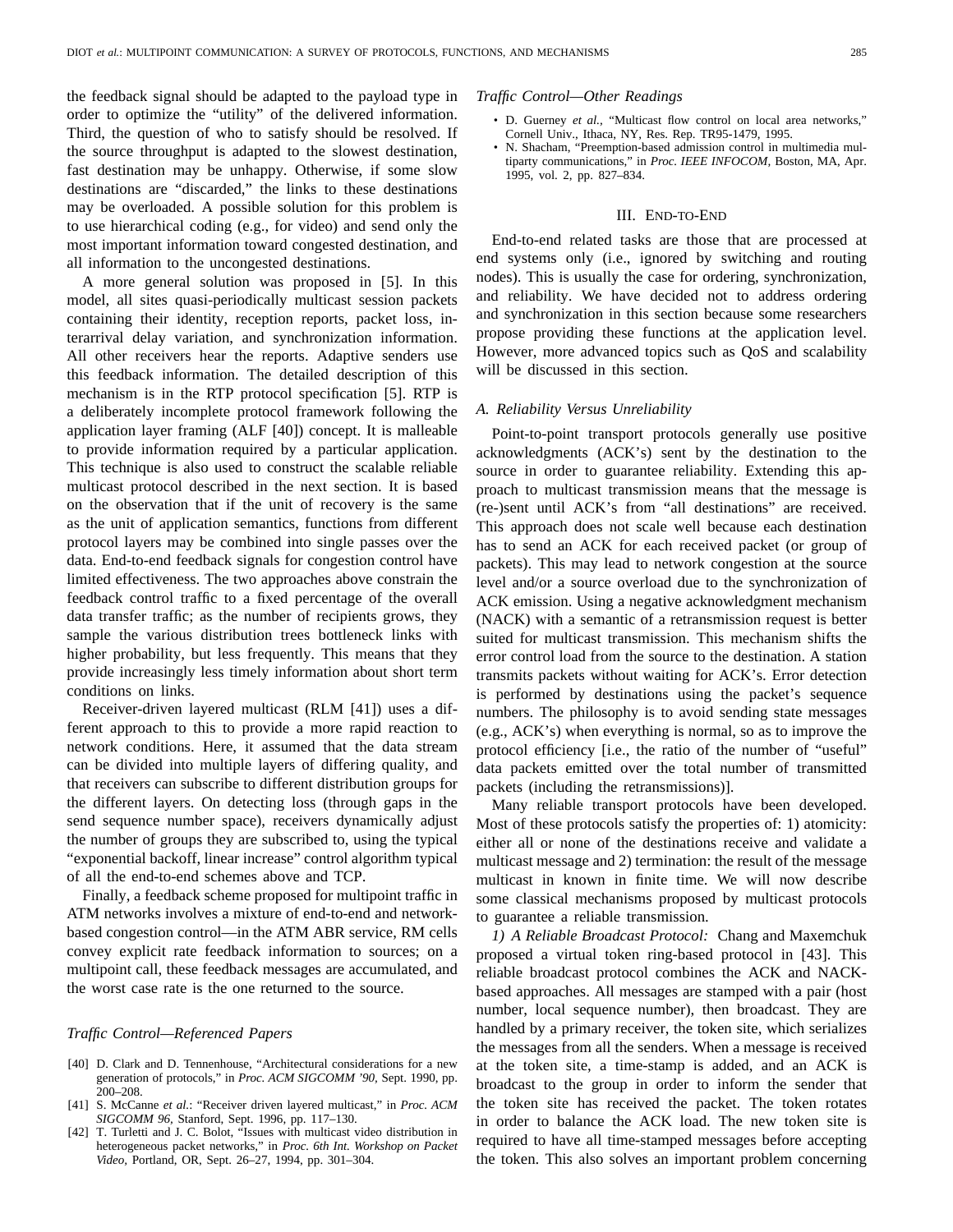the reliability: after  $N$  rotations, messages with time-stamp at least  $N$  smaller than the current time-stamp have been received by all destinations. The local buffer containing a copy of these messages may then be freed. If a message or an ACK is lost, a unicast NACK is sent to the presumed token site. The message is then retransmitted in a unicast fashion. The transport layer at each destination delivers the messages to the application according to the ACK's time-stamp. This delivery (or commit) may be delayed until the token rotates  $K$  times. This ensures  $K$ -resilient fault tolerance: up to  $K$  sites may crash without violating the atomicity property for the remaining sites. As the delivery to the application may be delayed if no new messages are transmitted, the token site sends a Null ACK if no messages are received for a period of time. This token site change reduces the "commit" delay but increases the number of messages transmitted on the network. Note that broadcasting the message to the token site, passing the token, and sending a NACK are point-to-point reliable operations. If a site does not receive response to a reliable operation, a recovery protocol is run and a new token list is constructed.

*2) XTP:* XTP provides a statistical reliable multicast data transfer [44], [46]. In Version 3.6, a specific algorithm, the bucket algorithm, is proposed to provide reliable multicast for a destination group. According to this algorithm, the retransmission strategy is based on buckets that collect acknowledgments. Senders regularly receive a status request from destinations. A bucket contains the information relative to an epoch (e.g., between two request for status emitted by the sender). The "oldest" bucket reflects the "best" view of the group status. However, there is no constraint on receiving all the messages from all the sources before delivering the information from the oldest bucket to the application. The content is in fact delivered when all buckets are full, and this bucket is used as the "newest" bucket. This allows a sender to "discard" slow receivers without degrading the performance of other "active" participants. The number of buckets defines a tradeoff between response time and reliability.

Heuristics were defined in order to enhance the performance of transmission control. "Slotting" is needed to force receivers to spread their reports in order to avoid an implosion of reports in case a problem (e.g., a packet loss) occurs. Receivers also apply "damping," i.e., they avoid sending their report if it is useless (e.g., a packet loss already declared by another receiver). Note that packets and reports are all sent in multicast to the group address. XTP v4.0 [46] proposes to use "cloning" in order to allow concentration (or many-to-one communication). N-by-M communication is supported using cloning and transport bridging.

*3) SRM:* A scalable reliable multicast framework (SRM) is proposed in [45]. This protocol (designed to work over IP-Multicast), which is based on NACK's, guarantees reliable delivery of packets with no control on packet sequence (application level mechanisms may be added to enforce a particular order). The most important issue is therefore the performance of the transmission control. The authors propose to use the slotting and damping techniques originally proposed by XTP. In order to reduce the response time, each host estimates the delay from every other sender. Closer hosts will choose a smaller randomization interval than distant hosts for both NACK and retransmission timers. A CSMA-like algorithm is used to avoid NACK and retransmission implosion. This architecture was tested in a well known Mbone application, white board (wb).

# *End-to-End—Referenced Papers*

- [43] J. Chang and N. Maxemchuk, "Reliable broadcast protocols," *ACM Trans. Comput. Syst.,* vol. 2, no. 3, pp. 251–273, Aug. 1984.
- [44] G. Chesson, "The evolution of XTP," in *Proc. IFIP Int. Conf. High Speed Networks.* Berlin, North Holland ed., Mar. 1991, pp. 15–24.
- [45] S. Floyd, V. Jacobson, S. McCanne, C. G. Liu, and L. Zhang, "A reliable multicast framework for light-weight sessions and application level framing," in *Proc. ACM SIGCOMM '95,* Boston, Aug. 28–Sept. 1, 1995, vol. 25, no. 4, pp. 342–356.
- [46] T. Strayer, XTP Home Page (includes link to XTP 4.0 spec), [online]. Available: http://www.ca.sandia.gov/xtp/xtp.html, 1995.

#### *End-to-End—Other Readings*

- R. Aiello, E. Pagani, and G. P. Rossi, "Design of a reliable multicast protocol," in *Proc. IEEE INFOCOM,* San Francisco, Mar.–Apr. 1993, vol. 1, pp. 75–81.
- M. H. Ammar and L. R. Wu, "Improving the throughput of point-tomulti-point ARQ protocols through destination set splitting," in *Proc. IEEE INFOCOM '92,* Florence, Italy, May 1992, vol. 1, pp. 262–271.
- S. Armstrong, A. Freier, and K. Marzullo, "Multicast transport protocol," RFC 1301, 1992.
- K. Birman and T. Joseph, "Reliable communication in the presence of failures," *ACM Trans. Comput. Syst.,* vol. 5, no. 1, pp. 47–76, Feb. 1987.
- K. Birman, "The process group approach to reliable distributed computing," *Commun. ACM,* vol. 36, no. 12, pp. 36–53, Dec. 1993.
- J. Crowcroft and K. Paliwoda, "A multicast transport protocol," in *Proc. ACM SIGCOMM,* vol. 18, no. 4, 1988, pp. 247–256.
- A. Erramilli and R. P. Singh, "A reliable and efficient multicast protocol for broadband broadcast networks," presented at SIGCOMM'87 Workshop, ACM, Aug. 1987.
- M. Grossglauser, "Optimal deterministic timeouts for reliable scalable multicast," this issue, 422–433.
- H. W. Holbrook, S. K. Singhal, and D. R. Cheriton, "Log-based receiver-reliable multicast for distributed interactive simulation," in *Proc. SIGCOMM '95,* Boston, MA, Aug. 1995, vol. 24, no. 4, pp. 328–341.
- P. V. Mockapetris, "Analysis of reliable multicast algorithms for local networks," presented at ACM SIGCOMM, 1983.
- S. Mohan, J. Quian, and N. L. Rao, "Efficient point-to-point and point-to-multipoint selective-repeat ARQ scheme with multiple retransmissions: A throughput analysis," presented at ACM SIGCOMM, 1988.
- K. Paliwoda, "Transactions involving multicast," *Comput. Commun.,* vol. 6, no. 11, pp. 313–318, Dec. 1988.
- S. Paul, K. Sabnani, J. C. Liu, and S. Bhattacharyya, "Reliable multicast transport protocol," this issue, pp. 407-421.
- S. Ramakrishnan and B. Jain, "An unbounded protocol for point to multipoint communication," in *7th Int. Phoenix Conf. Computers and Communications,* 1988, pp. 391–396.
- J. F. de Rezende, A. Mauthe, S. Fdida, and D. Hutchison, "Fully reliable multicast in heterogeneous environments," in *5th IFIP Workshop on Protocols for High Speed Networks*, Chapman & Hall, Sophia Antipolis, France, Oct. 1996, pp. 121–133.
- K. Sabnani and M. Schwartz, "Multidestination protocols for satellite broadcast channels," *IEEE Trans. Commun.,* vol. 33, 1985.
- , "A new connection establishment procedure for multidestination protocols," *IEEE Trans. Commun.,* vol. 34, 1986.
- A. Segall and B. Awerbuch, "A reliable broadcast protocol," *IEEE Trans. Commun.,* vol. 31, pp. 896–901, 1983.
- R. Talpade and M. H. Ammar, "Single connection emulation: An architecture for reliable multicast transport service," in *Proc. IEEE Distributed Systems,* Canada, June 1995, pp. 144–151.
- D. Towsley, "On the statistical analysis of point-to-multipoint channel using go-back-N error control protocol," *IEEE Trans. Commun.,* vol. COMM-33, no. 3, pp. 282–284, 1985.
- R. Yavatkar, J. Griffioen, and M. Sudan, "A reliable dissemination protocol for interactive collaborative applications," presented at ACM Multimedia '95.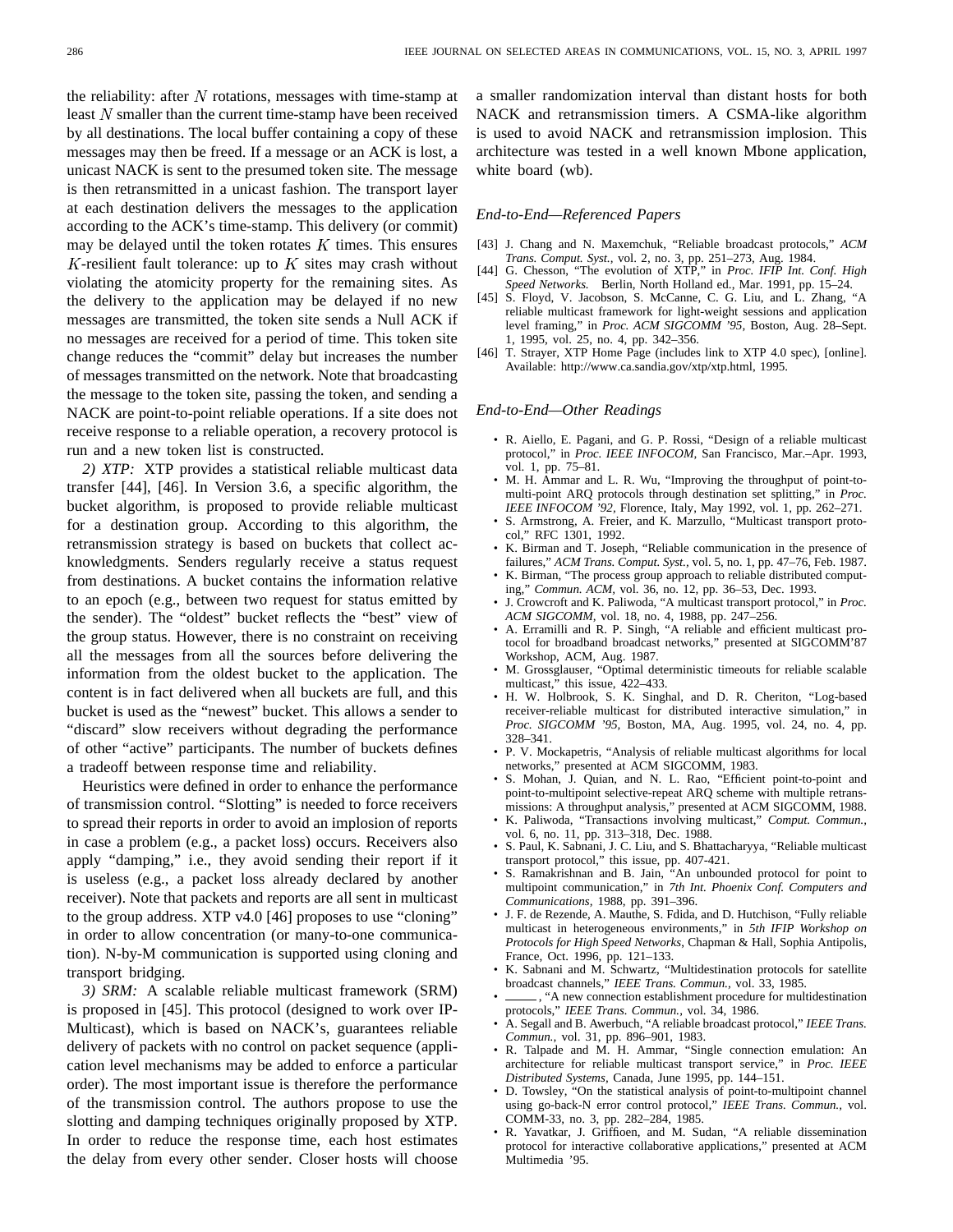• B. Whetten, S. Kaplan, and T. Montgomery, "A high performance totally ordered multicast protocol," *Theory and Practice in Distributed Systems.* Berlin: Springer Verlag LCNS 938, 1995.

#### *B. Receiver-Based Transmission Control and QoS*

The problem of QoS is not yet completely solved even for unicast communication. Multicast applications may provide the motivation and the opportunity to resolve this for a broader environment. QoS is a typical example of a function where a unicast solution can be totally nonadaptive. Such QoS models cannot usually be applied to group communication. Each participant has its own constraints that are not necessarily acceptable to the other participants: group communication whose characteristics were based on consensus is not credible. There are three types of QoS that could be used in group communication.

- QoS is defined by the sender (no negotiation). If a potential member cannot accept this QoS, it cannot join the group.
- QoS is negotiated over the group members to be the minimum of each member's QoS.
- The senders send with the higher QoS and each receiver controls its own QoS. In that case, support from the network is usually required.

In case of receiver-controlled QoS, the following facilities should be provided by the network.

- Filtering at the node level would simplify route management, and allow bandwidth reservation.
- Use hierarchical encoding at the source in order to allow each receiver to adapt the accepted information to its own capacity.
- Forget QoS negotiation on a point-to-point basis.

Resource reservation is complex to set up in a multipoint environment. QoS constrained multicast route design is an NP-complete problem. So what will be the efficiency of the routing algorithm if available resources have to be considered. Moreover, in the same session, the resource requirement may not be the same for all the participants.

Adaptability and reservation have to coexist in a multimedia communication system (it has been proved that use of pure adaptation creates instability in the network). However, because of the nature of group communication, adaptability is highly desirable to tailor communication to the receiver requirements. The guarantee of minimum bandwidth on multicast route is not a problem that can be solved simply [47].

# *Receiver-Based Control and QoS—Referenced Papers*

[47] L. Zhang, S. Deering, D. Estrin, S. Shenker, and D. Zappala, "RSVP: A new resource ReSerVation protocol," *IEEE Networks,* vol. 7, pp. 8–18, Sept. 1993.

#### *Receiver-Based Control and QoS—Other Readings*

- J. C. Bolot, T. Turletti, and I. Wakeman, "Scalable feedback control for multicast video distribution in the internet," in *Proc. ACM SIGCOMM '94,* London, 1994, pp. 58–67.
- S. Y. Cheung, M. H. Ammar, and X. Li, "On the use of destination set grouping to improve fairness in multicast video distribution," in *Proc. INFOCOM 96,* San Francisco, CA, Mar. 1996, pp. 553–560.
- W. Effelsberg and E. Mueller-Menrad, "Dynamic join and leave for real-time multicast," Int. Comput. Sci. Inst., Berkeley, CA, Tech. Rep. TR-93-056, Oct. 1993.
- D. Ferrari, J. Ramaekers, and G. Ventre, "Client-network interactions in quality of service communication environments," in *Proc. Fourth IFIP Int. Conf. High Performance Networking (HPN '92),* Liege, Dec. 1992, ` pp. 221–234.
- S. Pingali, D. Towsley, and J. Kurose, "A comparison of sender-initiated and receiver-initiated reliable multicast protocols," *ACM SIGMETRICS,* vol. 22, pp. 221–230, May 1994.
- C. Szyperski and G. Ventre, "Efficient group communication with guaranteed quality of service," in *Proc. Fourth IEEE Workshop on Future Trends in Distributed Computing Systems,* Lisboa, Portugal, Sept. 1993, pp. 150–156.

# *C. Large Groups and Scalability*

DIS [48] and distributed games may be one of the most stressful applications requiring scalable multicast communication support for large groups: simulation networks with up to 100 000 dynamic entities are being developed. The multicast requirements of these applications are for a large number of participants, and for a high number of group changes per second. A log-based receiver-reliable protocol for large groups is proposed in [49] to satisfy interactive applications with the above described characteristics.

Join and leave efficiency is one of the key problems in large groups. For a fast moving viewer (e.g., virtual plane pilot) it may be possible to ameliorate the rate of change of group membership by reducing the accuracy of view (and even creating new groups to which only a subset of updates for object location information is sent, in a similar fashion to that used for layered video and quality adjustment). Nevertheless, the quantity and rate of change of group membership information for such systems is very large—it has led to proposals for hierarchical group addressing (and routing) schemes in an attempt to reduce the amount of state stored per group or per source per group, but as yet, this is still research.

The DIS solution to large groups and scalability is not necessarily the optimal way to proceed, but it provides a very elegant architecture. Essentially, objects in the DIS are in an hierarchy of groups, and updates on their location are multicast. Participants in the distributed simulation use the world view to decide which objects are visible or not, and so long as their world view is not changing too quickly, they join (and leave) groups appropriately, so that they receive information concerning the relevant (visible) objects.

# *Large Group—Referenced Papers*

- [48] IEEE Standard 1279-1993 Distributed Interactive Simulation Standard, [online]. Available: http://www.sc.ist.ucf.edu/, Modeling, Simulation and Training Service Center.
- [49] H. W. Holbrook, S. K. Singhal, and D. R. Cheriton, "Log-based receiverreliable multicast for distributed interactive simulation," in *SIGCOMM '95,* Boston, Aug. 1995, pp. 328–341.

#### *Large Group—Other Readings*

- M. H. Ammar, "Probabilistic multicast: Generalizing the multicast paradigm to improve scalability," in *Proc. INFOCOM'94,* Canada, June, 1994, vol. 3, pp. 1520–1527.
- M. Hoffmann, "A generic concept for large-scale multicast," in *Proc. Int. Zurich Seminar on Digital Communication (IZS'96).* Springer Verlag, Feb. 1996, no. 1044.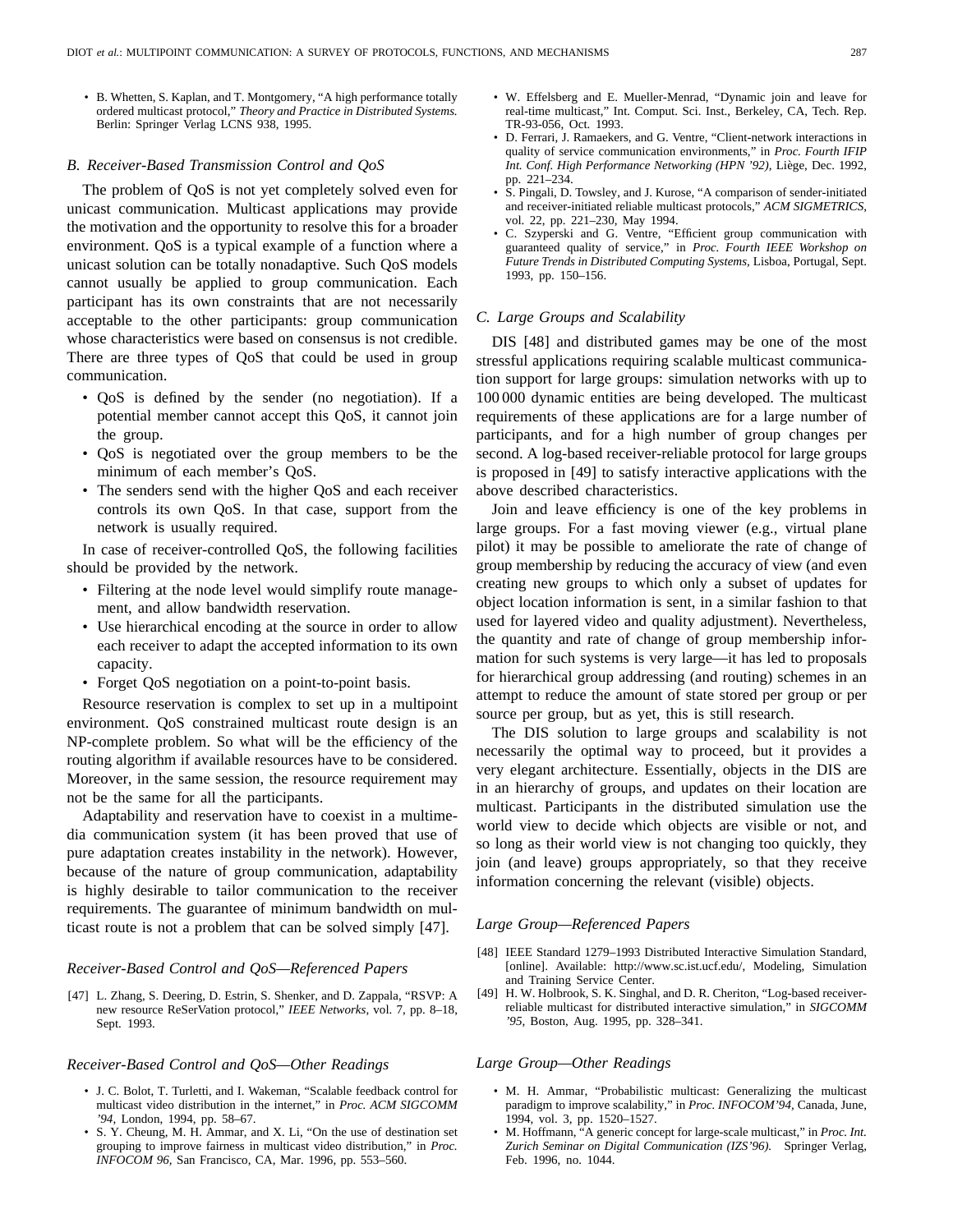- M. G. W. Jones, S. A Sorensen, and S. R. Wilbur, "Protocol design for large group multicasting: The message distribution protocol," *Comput. Commun.,* vol. 14, no. 5, pp. 287–297, 1991.
- B. Rajagopalan, "Reliability and scaling issues in multicast communication," in *Proc. ACM SIGCOM 1992,* Baltimore, MD, Aug. 1992, vol. 22, no. 4, pp. 188–198.
- S. Srinivasan and B. de Supinski, "Multicasting in DIS: A unified solution," Univ. Virginia, Res. Rep. CS-95-17, 1995.
- R. Yavatkar and L. Manoj, "Optimistic strategies for large-scale dissemination of multimedia information," *ACM Multimedia '93,* pp. 13–20, Aug. 1993.

# IV. APPLICATIONS

In this section, we analyze problems that are directly related to the application. Before describing some group applications that have been experimented with within the Internet, we will first discuss the problems of ordering and synchronization which are inherent to most multimedia and time-constrained applications. This section will end with a short discussion of security in group applications.

### *A. Ordering and Synchronization*

Packets may arrive out of sequence at their destination due to packet losses or changing datagram routing. For many distributed applications, an ordered reception of packets is required, because any misordering may give a different view of the state of the group. Packets reordering is then necessary. Current solutions to solve this problem use either local or global sequence numbers and are based on a central sequencer or use token techniques [50], [52]. The packet order may be causal or total. With causal ordering, packets are delivered in accordance with the "happens before" relationship among the sending events defined in [54]. An event  $e_1$  is said to "happen before" event  $e_2$  if  $e_1$  and  $e_2$  occur in the same process and  $e_1$  "occurs" before  $e_2$ , or if  $e_1$  is the sending of a message and  $e_2$  is the reception of the same message. A message  $\alpha$  is said to causally precede a message  $b(a \rightarrow b)$  if the sending of a happens before the sending of  $b$ . This causal order is not total: two messages (*a* and *c*) may be concurrent: i.e., both  $a \rightarrow c$ and  $c \rightarrow a$  are false. Total ordering means that the receivers will see all data units from all senders in the same order (even "concurrent" data units).

A protocol that ensures, in addition to reliability, a total ordering of the delivered messages is called an atomic protocol. Such a protocol may be used for reliable validation, atomic operations, group membership, etc., while a causal protocol (ensuring causal and not total ordering) may be used for ensuring consistency in updates to replicated data.

Birman proposed a distributed solution based on a twophase protocol in [50]. Each site maintains a pending queue, and when a new message is received it is sorted in the queue and marked as undeliverable. A proposed time-stamp is then sent back to the initiator, which collects the time-stamps and sends back the largest one. All sites assign this final time-stamp to the message and mark it as deliverable. The queue is then reordered in order of increasing time-stamps, and deliverable messages at the head of the queue are passed to the application. CBCAST [51] implements causal ordering only. This reduces the latency problems of total ordering protocols, while still providing useful service for some distributed applications.

Causal ordering was first implemented in an inefficient version described as follows. When a message  $m$  is sent from process P to Q, a (so-called piggyback) copy of all undelivered messages preceding  $m$  is also sent. Messages may be delivered as soon as they are received. In fact, when  $m$  arrives, copies of messages preceding  $m$  arrive with  $m$  or have arrived earlier. The (numerous) duplicates are discarded. Some optimizations were then proposed in order to increase the protocol efficiency. The first optimization is to not piggyback messages to a site if they have already been sent to that site or after an ACK is received. Another optimization consists of piggybacking only on messages going directly to the destination sites, other sites are sent a descriptor [55].

Transport level ordered and reliable multicast systems are the subject of controversy. In fact, guaranteeing order properties implies the system provides for atomic message delivery. This is implemented by having each station buffer each message it receives until it is stable, i.e., received by all other members of the group. However, most of the systems providing causally and totally ordered communication do not provide durable atomic message delivery: action changes do not survive failures. This is due to the transport-application levels boundary. A host may crash before messages received by the transport layer are delivered to the application. Cheriton and Skeen [53] presented several limitations of these systems: the main idea is that ordering is an application problem, which is easier to control at the application level. Therefore, a transport level reordering does not simplify the application design. In addition, with transport protocol level ordering it is not possible to handle higher-level error conditions. Another drawback of transport level ordering is the increase of the response time due to data delivery delay. In addition, some applications do not require packet reordering at the transport level. Out of sequence packets can be processed by the application. In fact, several applications may be designed to allow this out of sequence packets processing according to the "application level framing" concept, resulting in enhanced performance on heterogeneous networks.

#### *Ordering and Synchronization—Referenced Papers*

- [50] K. Birman and T. Joseph, "Reliable communication in the presence of failures," *ACM Trans. Comput. Syst.,* vol. 5, no. 1, pp. 47–76, Feb. 1987.
- [51] K. Birman, A. Schiper, and P. Stephenson, "Lightweight causal and atomic group multicast," *ACM Trans. Comput. Syst.,* vol. 9, no. 3, pp. 272–314, Aug. 1991.
- [52] J. Chang and N. Maxemchuk, "Reliable broadcast protocols," *ACM Trans. Comput. Syst.,* vol. 2, no. 3, pp. 251–275, Aug. 1984.
- [53] D. R. Cheriton and D. Skeen, "Understanding the limitations of casually and totally ordered communication," in *14th Symp. Operating System Principles,* ACM, Ashville, Dec. 1993, vol. 27, no. 5, pp. 44–57.
- [54] L. Lamport, "Time, clocks, and the ordering of events in a distributed system," *Commun. ACM 21,* no. 7, pp. 558–565, July 1978.
- [55] R. Van Renesse, K. P. Birman, B. B. Glade, K. Guo, M. Hayden, T. Hickey, D. Malki, A. Vaysburd, and W. Vogels, "Horus: A flexible group communications system," Cornell Univ., Ithaca, NY, Res. Rep. TR95-1500, 1995.

# *Ordering and Synchronization—Other Readings*

• R. Aiello, E. Pagani, and G. P. Rossi, "Causal ordering in reliable group communication," in *ACM SIGCOMM '93,* San Francisco, CA, Sept. 1993, vol. 23, no. 4, pp. 106–115.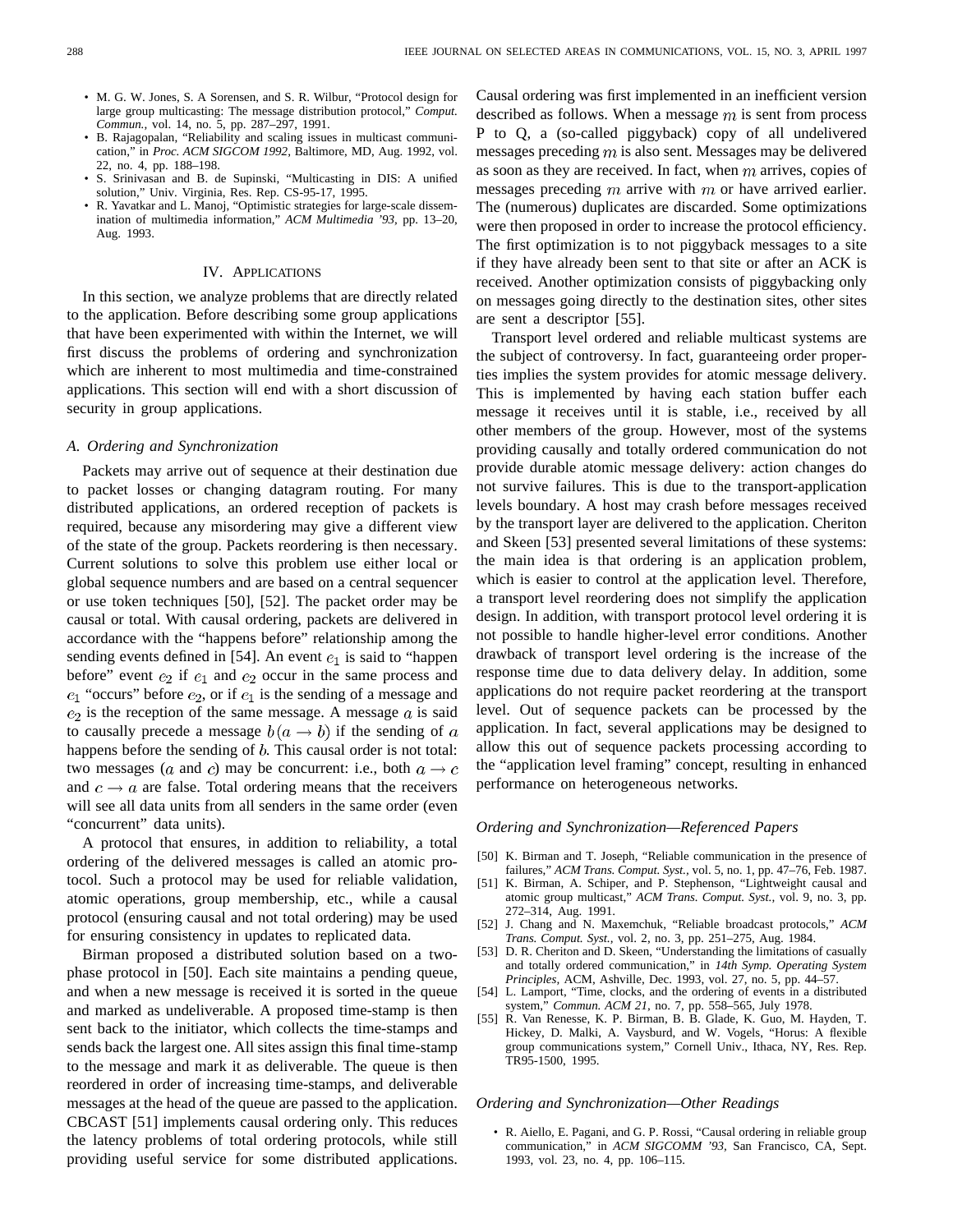- K. Birman, "A response to Cheriton and Skeen's criticism of causal and totally ordered communication," Tech. Rep. 93-1390, Oct. 1993.
- D. R. Cheriton and C. L. Williamson, "VMTP as the transport layer for high-performance distributed systems," *IEEE Commun. Mag.,* vol. 27, no. 6, pp. 37–44, June 1989.
- R. Cooper, "Experience with causally and totally ordered communication support," *Operating Syst. Rev.*, vol. 28, no. 1, Jan. 28–32, 1994.
- A. O. Freier and K. Marzullo, "MTP: An atomic multicast transport protocol," Cornell Univ., Ithaca, NY, Res. Rep. TR90-1141, 1990.
- H. Garcia-Molina and A. Spauster, "Ordered and reliable multicast communication," *ACM Trans. Comput. Syst.,* vol. 9, no. 3, pp. 242–271, Aug. 1991.
- M. Kalantar, "Ordered multicast performance: A simulation study," Cornell Univ., Ithaca, NY, Res. Rep. TR95-1531, 1995.
- L. L. Peterson, N. C. Buchholz, and R. D. Schlichting, "Preserving and using context information in interprocess communication," *ACM Trans. Comput. Syst.,* vol. 7, no. 3, pp. 217–246, Aug. 1989.
- R. Van Renesse, "Why bother with CATOCS?" *Operating Syst. Rev.*, vol. 28, no. 1, pp. 22–27, Jan. 1994.
- P. Verissimo, L. Rodrigues, and M. Baptista, "AMp: A highly parallel atomic multicast protocol," in *ACM SIGCOMM,* Austin, TX, vol. 19, no. 4, Sept. 1989, pp. 83–93.

#### *B. Multimedia Application Software on the Internet*

In this section, we briefly describe some multicast applications and discuss their requirements from the multicast viewpoint. The main design principle, common to all these applications, is that end-to-end control is provided at the application level according to ALF [40], and not at a general purpose multicast transport protocol.

*1) Audio and Video Conferencing:* Many audio and video conferencing application have been developed since 1992, among them vic [60], vat [62], nv [59], ivs [42], rat [61], and freephone [56]. These applications do not require any reliability or transport level ordering: audio packets are reordered in the application play-out buffer. An application-level congestion control is generally implemented (as described in Section IV-D). Layered coding schemes are proposed to provide receiver-controlled quality. On the other hand, the intensive use of these application on the Mbone showed the need for sparse-mode multicast routing.

*2) Shared Workspace:* Wb [63] is the most well-known shared workspace application on the Mbone. The communication system supporting wb provides reliable but not ordered multicast: messages are delivered as soon as they are received and application-level recovery is performed if an out-oforder packet is received. Any participant having a copy of a requested data may retransmit it, according to the SRM model described above. A simplified version of NTP is used to estimate the distance to the other sites. Nt [58], a shared text editor, is another example of shared workspace application.

*3) Session Directory:* (sd) is not a group application by itself, but it provides the possibility to perform multicast address allocation. Numbers are chosen randomly. If the number of already allocated addresses is lower than the square root of address space size, then the probability of collision is very small. For IPv4, about 228 multicast addresses are available, therefore, the limit is 16 K. More room may be made either by taking the scope of the address into account or by expanding the address space for regions with already allocated addresses. This requires that the end of session be indicated explicitly.

*4) Web Browser:* Web Browsers are not multipoint applications. But multicasting could be seen as a way to optimize data distribution for a Web server. This direction is being investigated by [57].

#### *Internet Multimedia Applications—Referenced Papers*

- [56] J.-C. Bolot and A. Vega Garcia, "Control mechanisms for packet audio in the Internet," in *Proc. IEEE Infocom '96,* San Francisco, Apr. 1996, pp. 232–239.
- [57] R. Clark and M. H. Ammar, "Providing scalable web services using multicast," in *Proc. 2nd Int. Workshop on Services in Distributed and Networked Environments,* Canada, June 1995, pp. 19–26.
- [58] J. Crowcroft, *Internet Video Conferencing,* S. Wilbur, A. Sellen, and K. Finn, Eds. (to be published in Video-Mediated Communication) 1995.
- [59] R. Frederick, "NV-X11 video-conferencing tool," *Unix Manual Page, XEROX PARC,* 1992.
- [60] S. McCanne and V. Jacobson, "Vic: A flexible framework for packet video," in *Proc. ACM Multimedia,* Nov. 1995.
- [61] V. Hardman, M-A. Sasse, and I. Kouvelas, "Successful multi-party audio communication over the Internet," *Commun. ACM,* 1997.
- [62] Vat web server: http://www-nrg.ee.lbl.gov/vat/.
- [63] White board software available through ftp://ftp.ee.lbl.gov/conferencing/ wb/.

# *Internet Multimedia Applications—Other Readings*

- L. Aguilar, J. Garcia-Luna-Aceves, D. Moran, E. Craighill, and R. Brungardt, "Architecture for a multimedia teleconferencing system," in *ACM 1986 Symp. Communications Architectures and Protocols,* Stowe, VT, Aug. 1986, pp. 126–135.
- K. Almeroth and M. Ammar, "The use of multicast delivery to provide scalable and interactive video-on-demand service," *IEEE J. Select. Areas Commun.*, vol. 14, pp. 1110–1122, Aug. 1996.
- J. Glicksman and V. Kumar, "A SHAREd collaborative environment for mechanical engineers," in *Proc. Groupware '93,* pp. 335–347.
- H. Schulzrinne, "Dynamic configuration of conferencing applications using pattern-matching multicast," in*Proc. Int. Workshop on Network and Operating System Support for Digital Audio abd Video*, April, 1995, pp. 231–242, Jan. 1996.

#### *C. Security*

As stated in the introduction, traditional point-to-point communication is largely asymmetric. However, from the point of view of security, its requirements are also symmetric in that secret key cryptography is an appropriate building block for authentication and privacy services.

However, group communication introduces some different problems [64], and places different emphasis on some areas.

- An efficient key distribution scheme is needed for multiple recipients—this tends (as with electronic mail) to mean that asymmetric key systems such as public key cryptography are more useful, especially for large groups [65].
- The very fact that a group wishes to communicate rather than two single entities means that there are more opportunities for traffic analyzes, denial of service, and covert signaling type attacks. This is not a feature of multipoint, or multicast, though: it is inherent to the users' requirement (whether the user uses multiple unicast calls or a multicast session, the application inherently will generate traffic patterns that have more points of attack, analysis, or denial).
- Multicast routing schemes may mean that it is more complex to determine which links are in use (or control